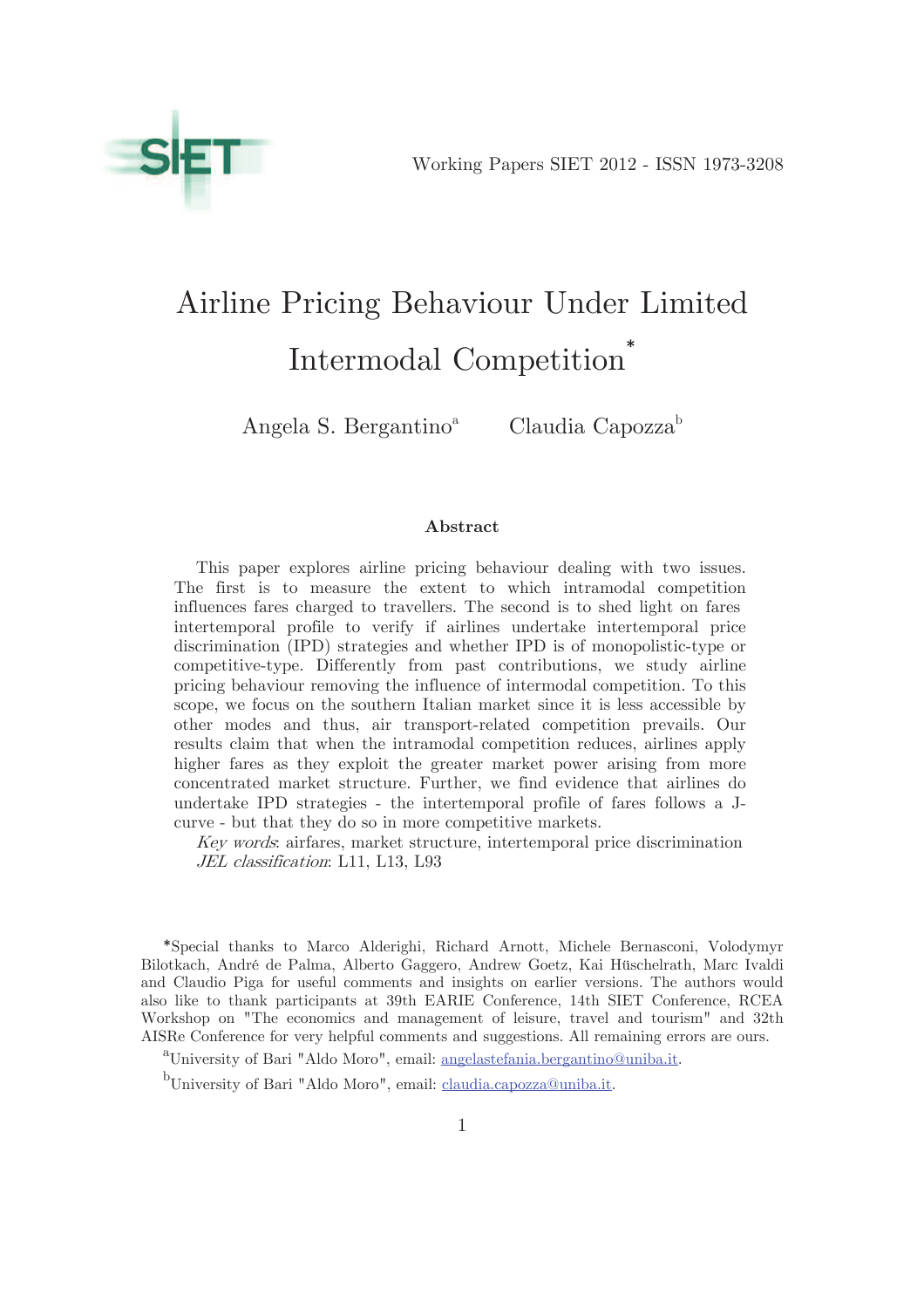# 1 Introduction

There are three sources of competition in the airline markets. Airlines compete with other airlines for the same city-pair markets (intramodal competition). Moreover, airlines compete with other modes of transport (intermodal competition) as trains, especially high speed trains, and cars, which give the advantage to travel at any time. Finally, airlines compete with themselves by setting different fares in different time periods prior to departure (intertemporal price discrimination). As a consequence, airline pricing behaviour is jointly affected by all these competitive forces.

Past empirical contributions explored airline pricing behaviour and how market structure influence it. However, they were not able to control for the effect of intermodal competition which, we can expect, affected the results. This paper differs from existing works as it attempts to study airline pricing behaviour removing the influence of intermodal competition in order to shed light on airline pricing behaviour in response to the pure air-related competition. To this scope, we choose to analyse a market, southern Italy, which definitely shows a highly limited intermodal competition. For peripherical areas, air transport is, often, the only realistic alternative, therefore airline pricing strategies are the straight results of air-related competition.

This work explores airline pricing behaviour focusing on two basic issues. The first is to measure the extent to which intramodal competition - captured by market structure indexes - influences fares charged to travellers. The second is to shed light on the intertemporal profile of fares to verify if airlines undertake intertemporal price discrimination (IPD) strategies and whether IPD is of monopolistic-type or competitive-type. The former type implies that market power enhances the ability of firms to price discriminate (Tirole, 1988); the latter type implies that market power is not required to sustain price discrimination if consumers show heterogeneity of brand preferences (Borenstein, 1985 and Holmes, 1989) or demand uncertanty about departure time (Dana, 1998; 1999).

The dataset used, covering routes that originates in southern Italy and are operated from November 2006 to February 2011, is unique. Data on posted fares were collected from airline website by replicating real travellers' behaviour when making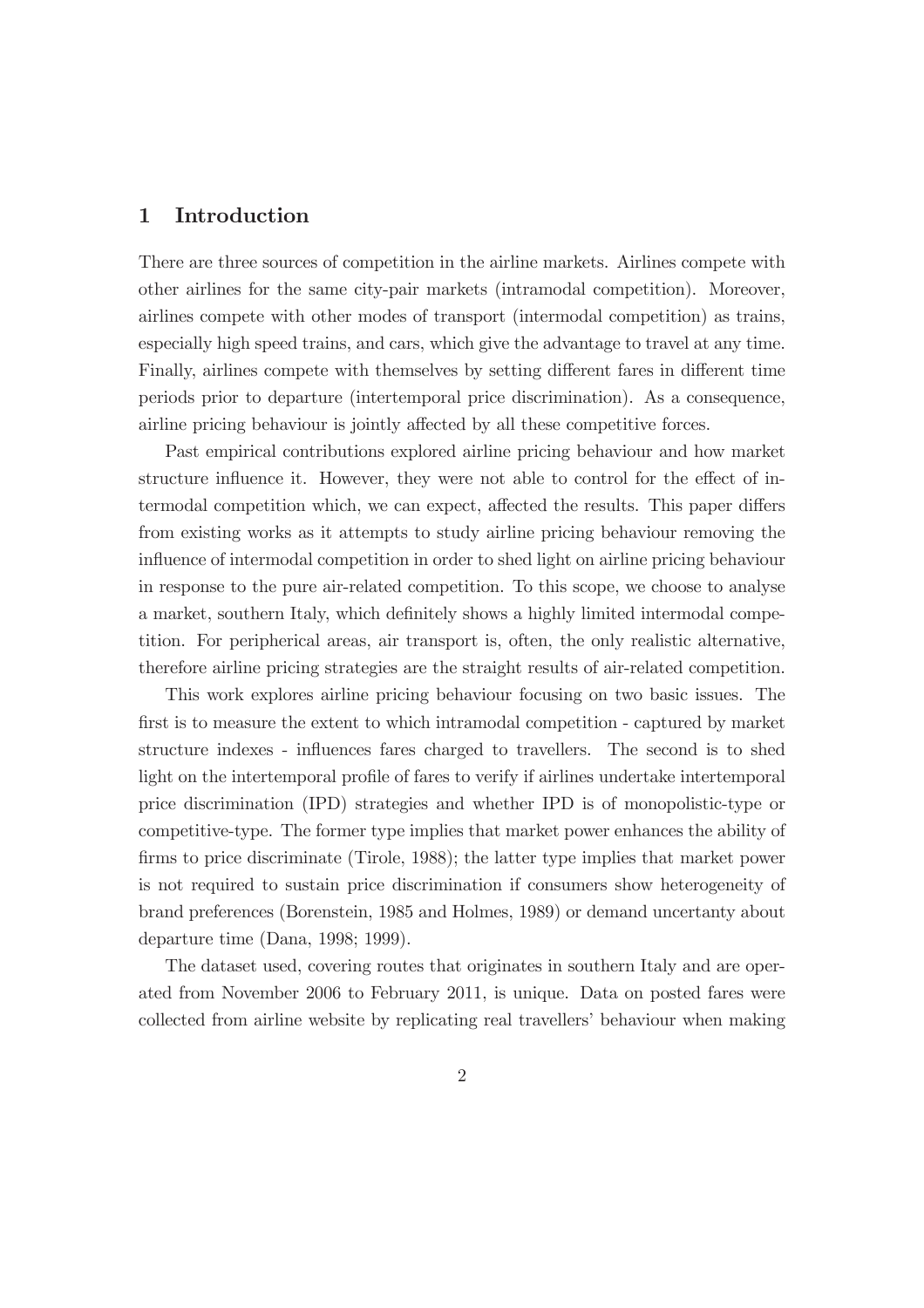reservations. Unlike previous contributions, we use round-trip fares instead of oneway fares. This way, we effectively simulate travellers' behaviour since travellers use to purchase round trip tickets rather than one way tickets<sup>1</sup>. Besides, we can accurately define the market structure as we can precisely identify carriers' supply (i.e. if it is a feasible alternative for the traveller and thus if the carrier is a competitor). Finally, Full Service Carriers (FSCs) usually charge round-trip fares lower than the sum of two one-way fares. This policy is not adopted by Low Cost Carriers (LCCs), hence, to avoid distorsions, previous contributions limit the empirical analysis to LCCs or to a few carries. Instead, we do not encounter this problem, thus we are able to carry out a market analysis and compare pricing behaviour of all carrier types.

Our results on a market with no substitute goods (i.e. no alternative modes of transport) highlight that when the intramodal competition reduces, airlines apply higher fares since they exploit the greater market power arising from more concentrated market structure. Specifically, a 10% increase of market concentration allows carriers to price up to 6.7%. Moreover, we find evidence of a non-monotonic (Jshaped) intertemporal profile of fares consistent with the implementation of IPD strategies. Gaggero (2010) suggests that the non-monotonicity reflects a pattern opposite to that of travellers' demand elasticity while, Bilotkach et al (2012), assert that a fare drop responds to the need of raising the load factor. Although we share these arguments, our claim is that the non-monotonicity of fares' intertemporal profile is also the evidence that airlines exploit consumers' bounded rationality. In effect, a common wisdom among travellers is "the later you buy, the more you pay the ticket", thus price sensitive consumers tend to buy in advance. Being aware of this, airlines can extract their surplus by posting moderatly higher fares for very-early purchasers that will buy tickets believing to pay the cheapest fares. Finally, we provide evidence of a "competitive-type" IPD as airlines appear to be more likely to undertake IPD in more competitive markets.

The reminder of the paper unfolds as follows. In Section 2 we survey the relevant literature. The data collection is described Section 3. In Section 4 we present the

<sup>&</sup>lt;sup>1</sup>See, for instance, the analysis on airline travel demand carried out by Belobaba (1987).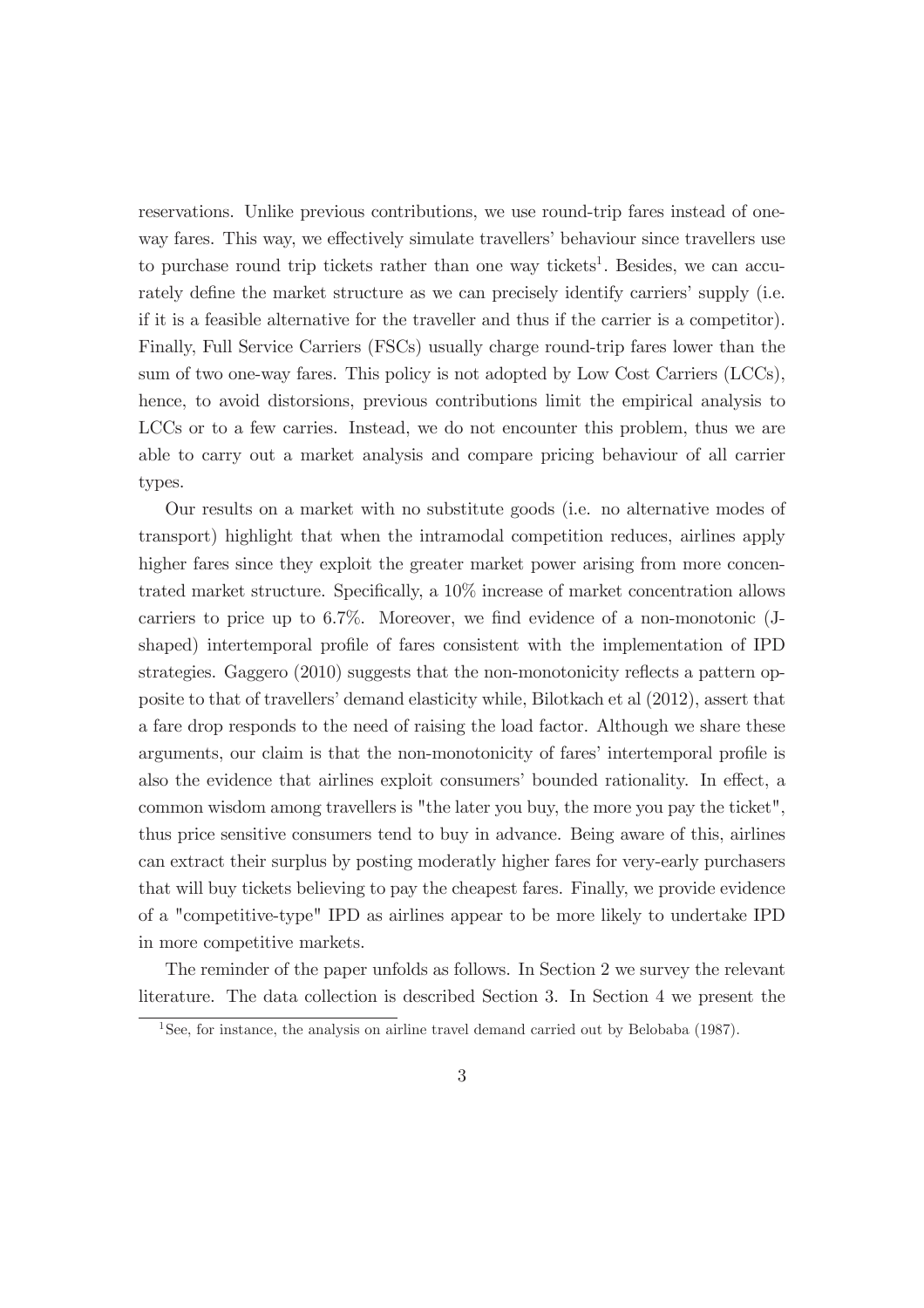empirical strategy and in Section 5 we illustrate the robustness check. Then, in Section 6 we discuss the results and in Section 7 we draw conclusions.

# 2 Literature review

This section aims at reviewing the literature on airline pricing behaviour following the main goals of this paper. On the one side, we discuss contributions which analyse the effect of airline market structure on fares; on the other side, we survey contributions which focus on IPD and, also, on its relationship with market structure.

The liberalisation of the airline market, that took place in the late 1970s in US and involved the European markets in the late 1990s, stimulated the research on air transportation. A bulk of literature explored the impact of market structure on average fares charged to travellers. The first study was Borenstein (1989) on US the airline industry that developed a model in which market share at both route and airport level was used. The results indicate that either market share on the route or at the airports influences carrier's ability to raise fares since the dominant presence of an airline at an airport increases its market share on routes included in that airport. However, Evans and Kessides (1993) claim that, when controlling for inter-route heterogeneity, market share on the route does not influece anymore fares; instead, market share at the airports is the decisive factor which affects fares. More recently, some contributions explored the European airline markets. Differently from the US market, Carlsson (2004) claims that market power, measured with the Herfindahl index, does not have a significant effect on fares whereas it influences flight frequencies. Consistently, Giaume and Guillou (2004) find a negative and, often, non significant impact of market concentration in intra European routes (from Nice Airport (France) to European destinations) on fares. Bachis and Piga (2007a) measure the effect of market concentration, computed at the origin airport, at the route and the city-pair level, on fares applied by British carriers. Their results reveal that a carrier with a greater martket share on a route sets higher fares while a carrier with a greater market share on a city-pair does not appear to set higher fares, thus revealing the existence of a large degree of substitutability between the routes in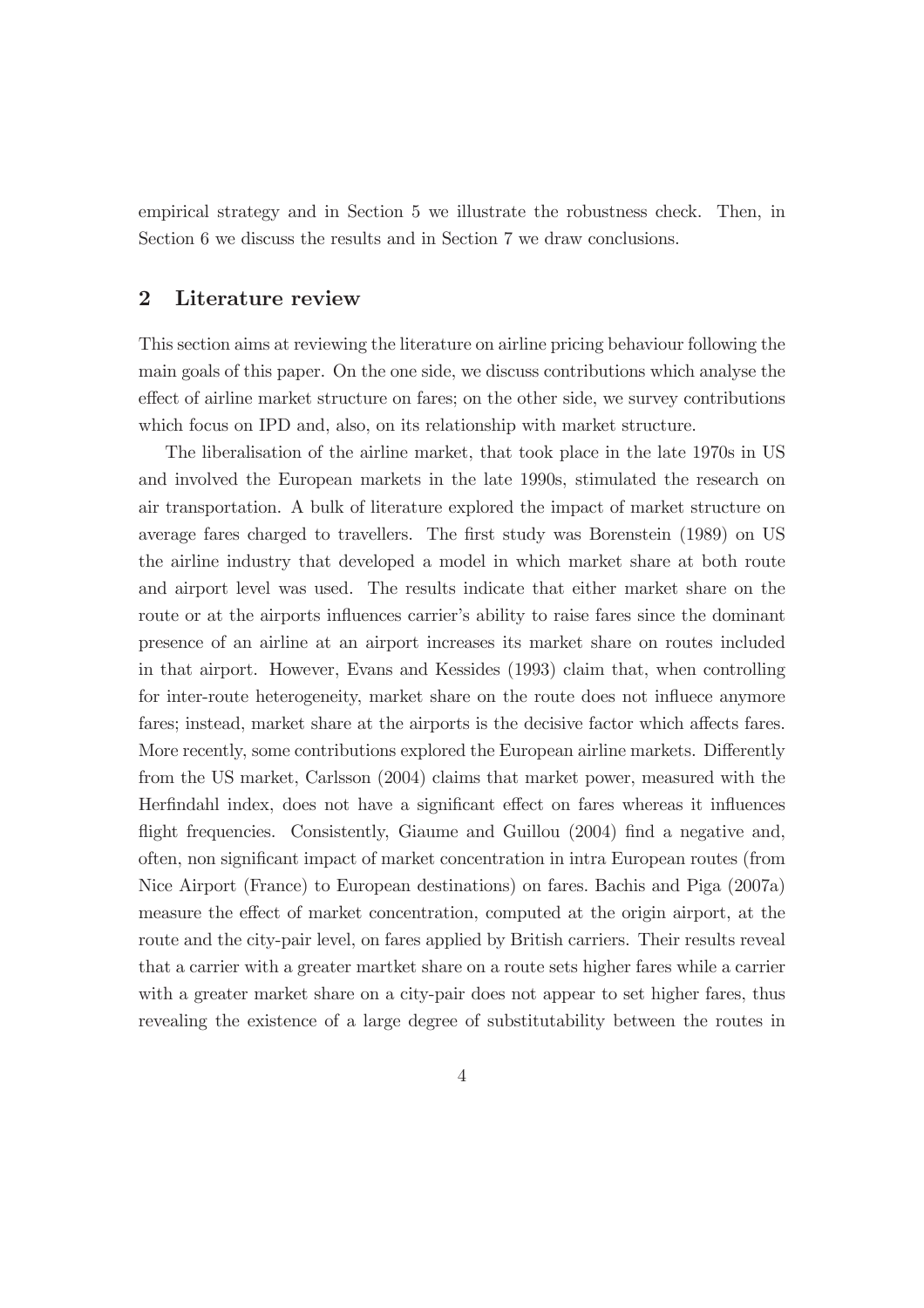a city-pair. Finally, Gaggero and Piga (2010) find that higher market share and Herfindhal Index at the city-pair level leads to higher fares on routes connecting the Republic of Ireland to the UK.

As far as concerns IPD, Logfren (1971) argues there IPD when a seller plans pricing strategy for two periods, thus applying, for the same good, higher prices to consumers with higher purchasing power in the first period and lower prices to consumers with lower purchasing power in the second period. The main difference between static and intertemporal price discrimination is that two different markets are coverd in the former case whereas the same market is periodically covered in the latter case. More generally, Stokey (1979) claims that IPD occurs when goods are "introduced on the market at a relatively high price, at which time they are bought only by individuals who both value them very highly and are very impatient. Over time, as the price declines, consumers to whom the product is less valuable or who are less impatient make their purchases". Goods falling into this category are, for instance, books, movies, computers and related programmes. In the airline industry, IPD consists of setting different fares for different travellers according to the days missing to departure when the ticket is bought. By using IPD, airlines exploit travellers' varied willingness to pay and demand uncertainty about departure time: price-inelastic consumers, usually business travellers, use to purchase tickets close to departure date, whereas price-elastic consumers, usually leisure travellers, tend to buy tickets in advance<sup>2</sup>. While in other markets prices are usually decreasing along the time, in the airline market the intertemporal profile of fares is, usually, increasing due to advance-purchase discounts, as shown by some theoretical contributions. Gale and Holmes (1992) prove that the advance-purchase discount is an efficient means of allocating capacity by spreading consumers across peak and off-peak flights when the peak is unknown. They show that low-cost-time consumers purchase in advance, paying lower fares. Moreover, Gale and Holmes (1993) demostrate that a monopoly airline can increase the output by smoothing demand of consumers with weak time

<sup>2</sup>Travellers' heterogeneity appears to be a necessary condition to successfully implement price discrimination strategies. A theoretical contribution of Alves and Barbot (2009) illustrates that low-high pricing is a dominant strategy for low cost carriers only if travellers, on a given route, show varied willingness to pay.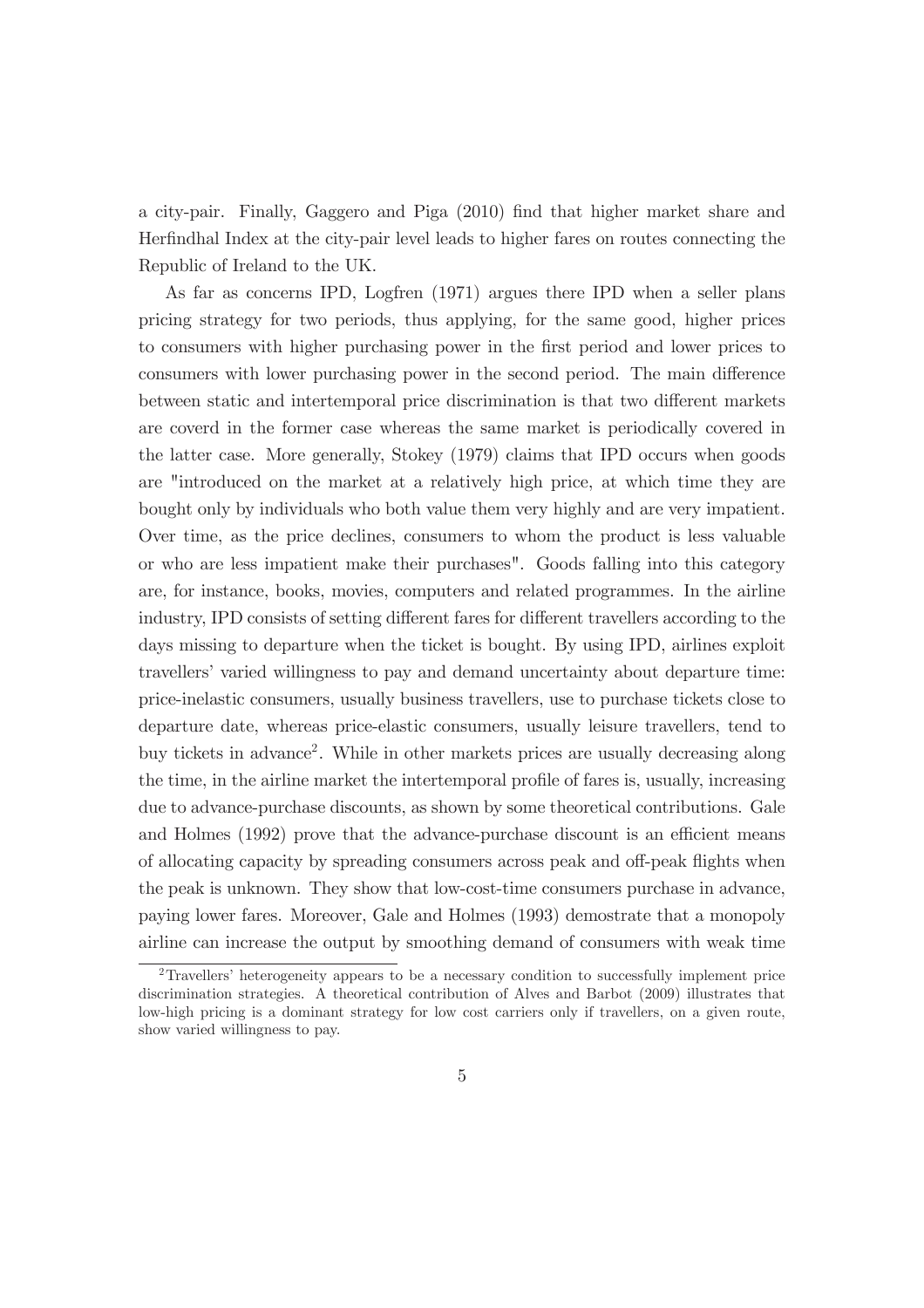preferences over flight times through advance-purchase discounts, thus extracting high-time-cost travellers' surplus. Finally, Dana (1998) claims that when consumers are heterogeneous in both their valuations and their demand uncertainty, the pattern of advance-purchase discounts is due to consumers with low valuations that are more likely to buy in advance.

The intertemporal profile of fares has been also empirically explored. Bachis and Piga (2007a) show that fares posted by British low cost carriers follow an increasing intertemporal profile consistent with the pursuing of an intertemporal price discrimination strategy. Instead, Bachis and Piga (2007b), who examined UK fares to and from Europe, and Alderighi and Piga (2010), that focused on fares posted by Ryanair in the UK market, indicate that the temporal profile appears to be U-shaped. In addition, Gaggero and Piga (2010), who analysed the routes connecting Ireland and UK, illustrate that fares' intertemporal pattern of individual flights follows a J-curve. Gaggero (2010) explains the non monotonic intertemporal profile of fares as follows. He identifies three main categories of travellers: early-bookers and middle-bookers, usually leisure travellers, and late-bookers, mostly business travellers. Early bookers show a slightly inelastic demand: as families planning holidays, they are willing to pay moderately higher fares to travel during vacations. Middle-bookers exhibit the highest demand elasticity: they are more flexible and search for the cheapest fares. Late-bookers reveal an inelastic demand: a business traveller typically books tickets only a few days before the departure, with fixed travel dates and destination. As a result, airline fares display a non-monotonic trend over time whose shape resembles a J-curve and reflects a pattern opposite to that of travellers' demand elasticity. First, airlines set the initial level of fares that then decrease as more price-sensitive travellers begin to shop, until they reach the minimum. Afterward, fares steadily increase as the departure date approaches<sup>3</sup>.

One strand of literature explores the relationship between market structure and price discrimination to find out whether the employment of price discrimination

<sup>3</sup>Abrate et al (2010) show that even in the hotel industry, hoteliers undertake IPD strategy with two opposite trends. If a room is booked for the working days, last minute prices are lower; instead if a room is reserved for the weekend, last minute prices are higher.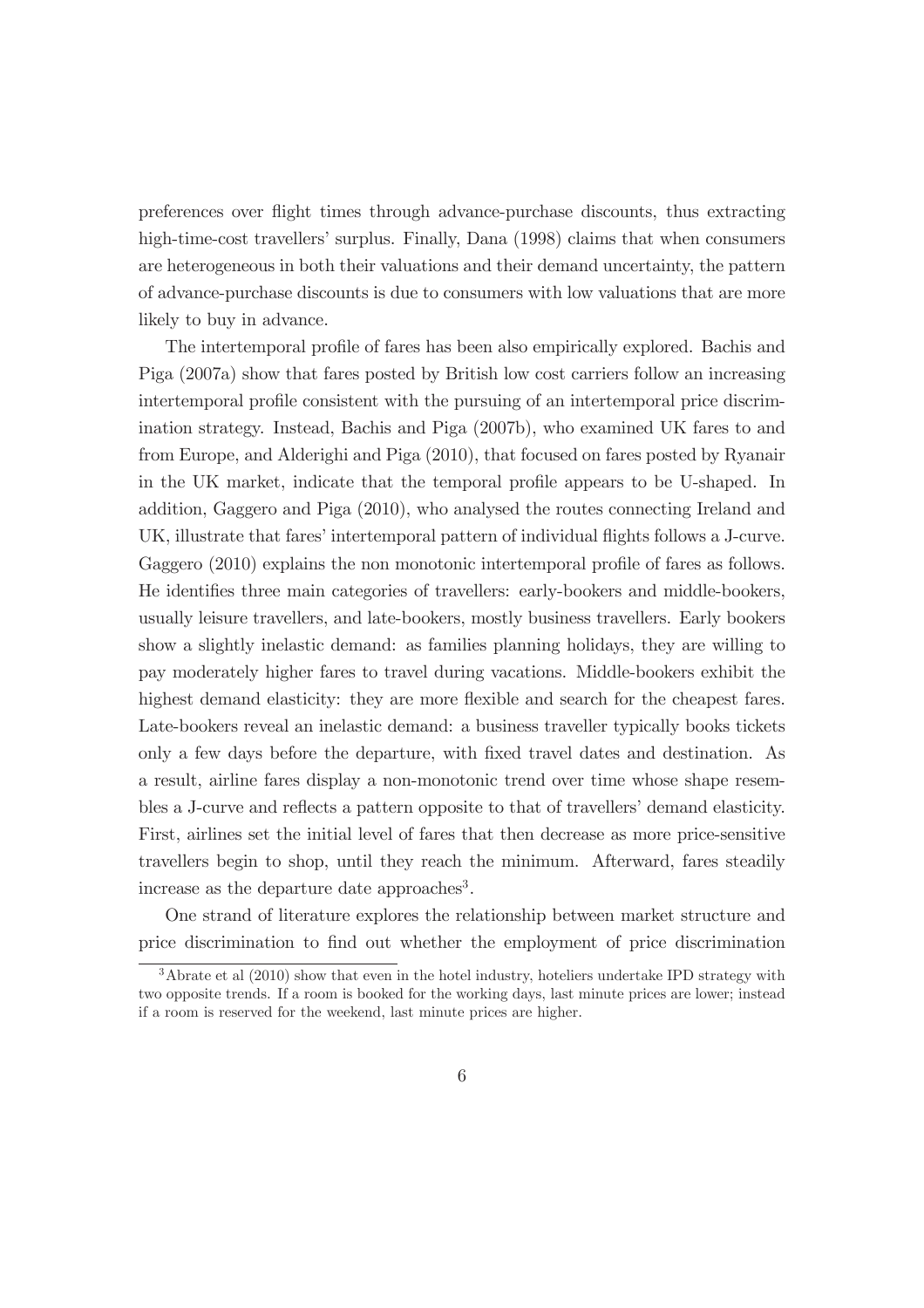strategies decreases or increases when markets become more competitive. Traditionally market power enhances the ability of firms to price discriminate: a monopolist can set and maintain higher mark-ups<sup>4</sup>. In the oligopolistic airline industry, when competition increases, carriers lose this ability: mark-ups associated with the fares paid by the less price-sensitive (business) travellers decrease and align with the ones of the more price-sensitive (leisure) travellers.

However, travellers differ in their degree of brand loyalty: while business travellers opt for the long-run savings given by loyalty programmes<sup>5</sup>, leisure travellers disregard carriers since they prefer the short-run savings from paying lower fares. When competition increases, the mark-ups applied to leisure travellers decrease, whereas the mark-ups applied to business travellers remain almost unchanged: price discrimination increases as competition increases. Theoretical contributions demonstrate that price discrimination can be implemented even in competitive markets. Borenstein (1985) and Holmes (1989) show that market power is not required to sustain price discrimination if consumers show heterogeneity of brand preferences. Sorting consumers based on strength of brand preference is a successful strategy and competition does not prevent firms from pursuing it. Further, Gale (1993) mantains that competition to conquer less time-sensitive travellers is stronger in an oligopoly than in a monopoly: it reduces fares on the lower end of the distribution, thus causing price dispersion. Dana (1998) shows that price discrimination in the form of advance purchase discounts, does not require market power to be implemented: consumers with more certain demands are willing to buy in advance because the presence of consumers with less certain demands could lead to an increase in prices. Finally, Dana (1999) demonstrates that prices become more dispersed as markets become more competitive.

As far as concerns the empirical studies, part of the literature has adopted the approach of Stavins (2001) that identifies price discrimination by the ticket restrictions.

 $4$ See Tirole (1988) chapter 3.

<sup>5</sup>Borenstein (1989) analyses the role of loyalty programmes. Concentration increases fares and such an effect is markedly greater for the 80th percentile. This is due to the Frequent Flyer Programs (FFPs) generally joined by business travellers. When market power increases, airlines increase fares and, relying on the loyalty created by FFPs, they increase the fares paid by business travellers more.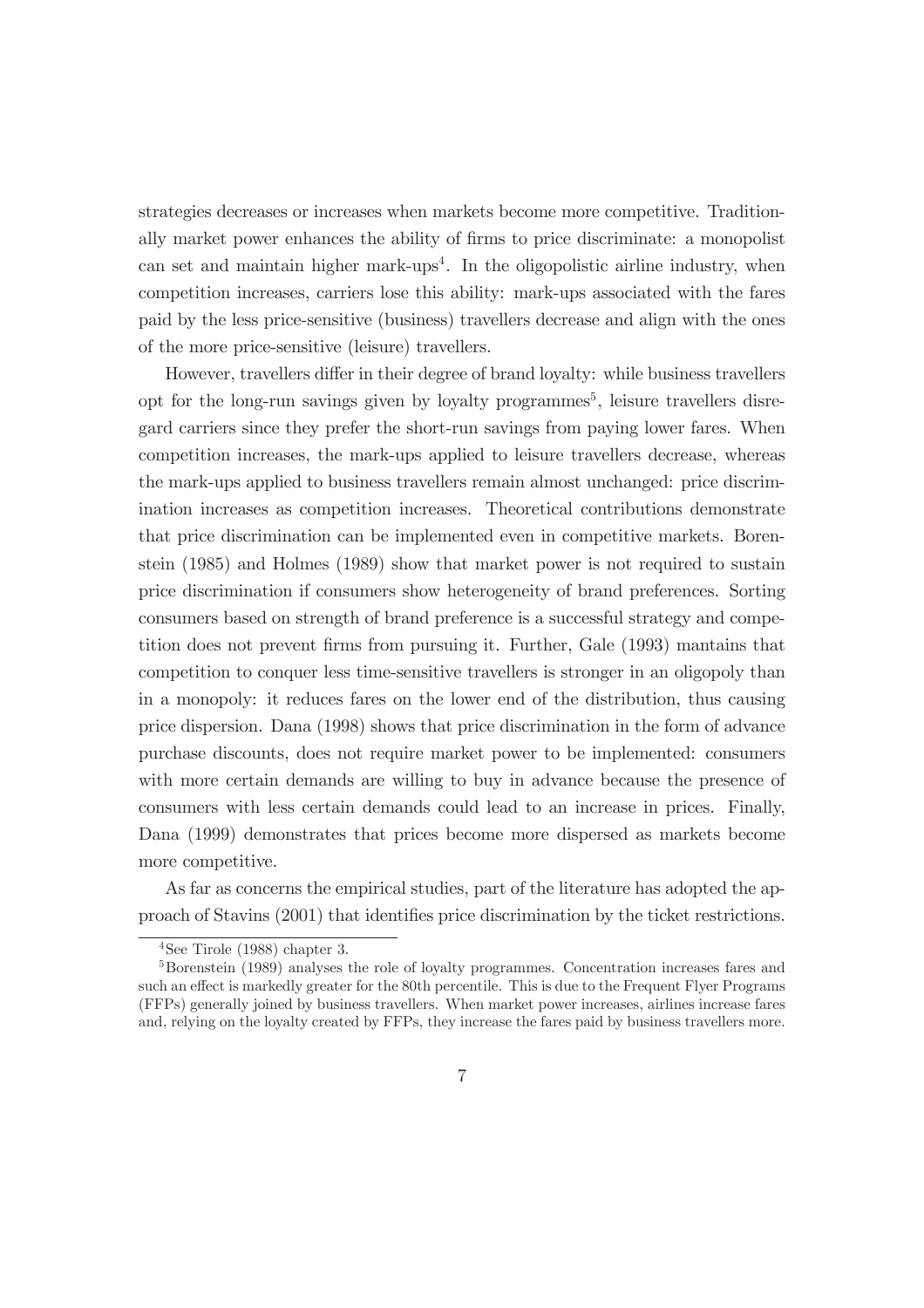Other contributions have followed the approach of Boreinstein and Rose (1994) who interpret price dispersion as a result of price discrimination.

Stavins (2001) provides evidence that in the US airline industry, price discrimination is enforced to a greater extent when markets are more competitive: ticket  $r$ estrictions<sup>6</sup> reduce fares although the effect is reduced in more concentrated markets. Giaume and Guillou (2004) take up the cross-sectional model of Stavins (2001) and explore the intra-European market defined by flights from Nice (France) to European destinations, getting to the same result<sup>7</sup>.

In line with Stavins (2001), Borenstein and Rose (1994) explore the US airline industry to show that price discrimination strategies are used more by airlines in more competitive markets: lower price dispersion arises in more concentrated markets. The analysis of Borenstein and Rose (1994) was revisited by Gerardi and Shapiro (2009). First, they replicated the cross-sectional analysis of Borenstein and Rose (1994), reaching the same results. Afterward they set up a panel analysis and achieved opposite results<sup>8</sup>: airline companies are more inclined to engage in price discrimination strategies in more concentrated markets. This effect becomes stronger for the big city routes subsample<sup>9</sup>.

Focusing on the routes connecting Ireland and UK, Gaggero and Piga (2011) provide the seminal contribution on the effect of market structure on intertemporal pricing dispersion. Consistently with Gerardi and Shapiro (2009), they hold the view that few companies with a relatively large market share can easily price discriminate. However, airlines reduce price discrimination during Christmas and Easter due to the greater homogeneity of travelers.

<sup>&</sup>lt;sup>6</sup>As ticket restrictions Stavins employs the Saturday-night stayover requirement and the advancepurchase requirement. The latter is essentially the same as intertemporal price discrimination.

<sup>7</sup>Besides the ticket restrictions used by Stavins (2001), Giaume and Guillou (2004) take into account some exogenous segmentations such as families, age groups, student status, and events.

<sup>&</sup>lt;sup>8</sup>Gerardi and Shapiro (2009) explain that the panel approach allows them to estimate the effect of competition by accounting for changes in the competitive structure of a given route over time rather than changes in competitive structures across routes.

<sup>9</sup>The impact of concentration on the 90th percentiles of the fare distribution of the big city routes is twice the impact on the 10th percentile. When there is a large number of business travellers on a route, the increase of concentration has a big impact on the top of the distribution. Conversely, for the leisure route the impact on the 90th and 10th percentiles is almost the same.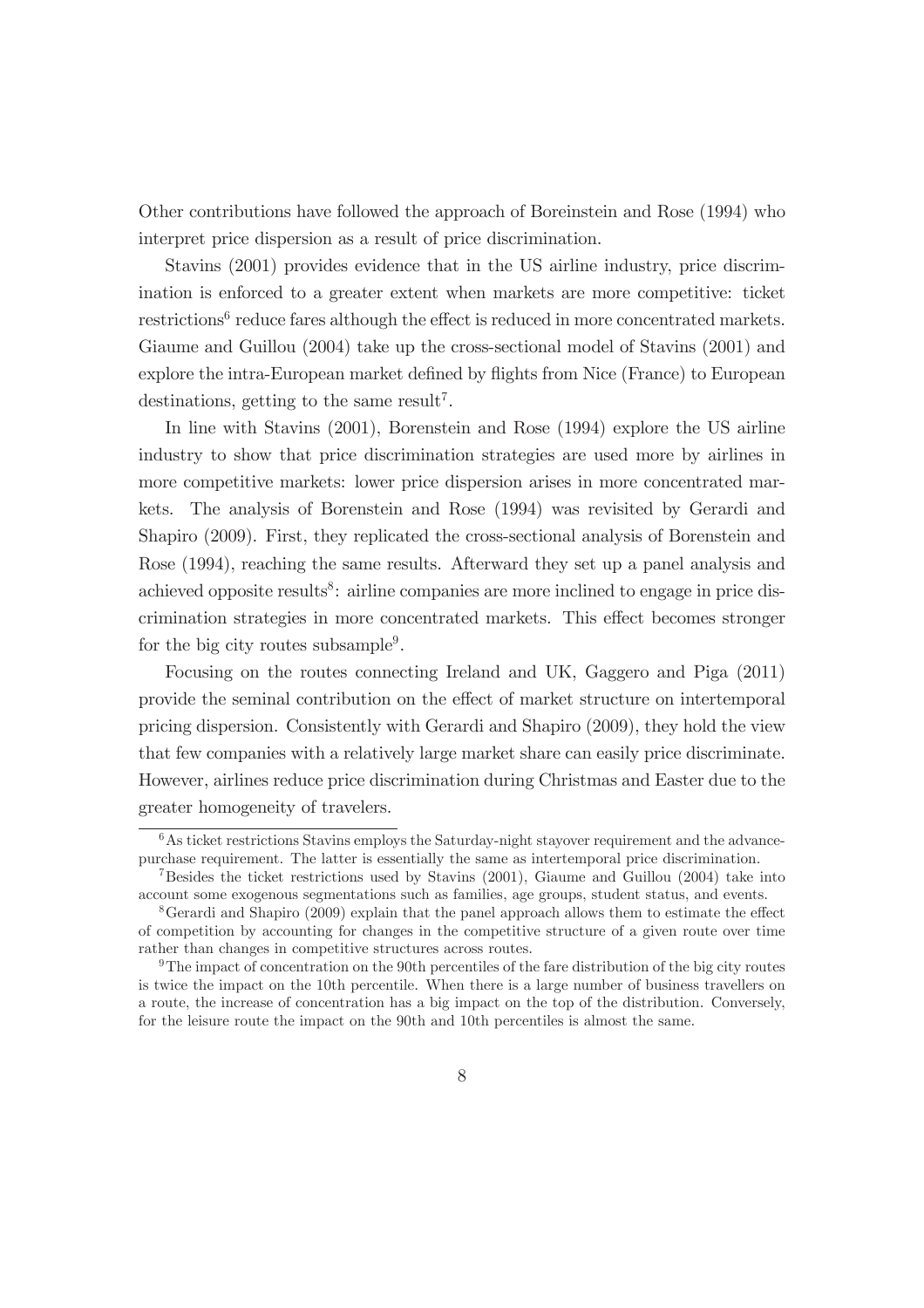In contrast to aforementioned contributions, Hayes and Ross (1998) find no evidence of an empirical relation between price discrimination and market structure in the US airline industry: price dispersion is due primarily to peak load pricing schemes and it is influenced by the characteristics of the carriers operating on a given route. Also, Mantin and Koo (2009) highlight that price dispersion is not affected by the market structure. Instead, the presence of LCCs among the competitors enhances dispersion by inducing FSCs to adopt a more aggressive pricing behaviour<sup>10</sup>.

# 3 Data collection

Data on posted fares were collected to replicate real travellers' behaviour when making reservations. First, we identified plausible round trips, then we retrieve data by simulating reservations using airlines' websites $^{11}$ . We observed fares daily starting, generally, sixty booking days before the departure: we define a dataset comprising 19,609 observations on 427 round-trips from November 2006 to February 2011. Our sample includes 10 city-pairs (see Table 1) and 11 airline companies.

 $10$ Alderighi et al (2004) find that when a LCC enters a given route, the FSC incumbent reacts by lowering both leisure and business fares. Further, Fageda et al. (2011) note that traditional carriers are progressively adopting the management practices of LCCs; in particular FSCs, through their low-cost subsidiaries, are able to price more aggressively and hence successfully compete with LCCs.

<sup>&</sup>lt;sup>11</sup>We avoid any potential distortion on pricing strategies caused by online travel agencies that could propose discounted fares.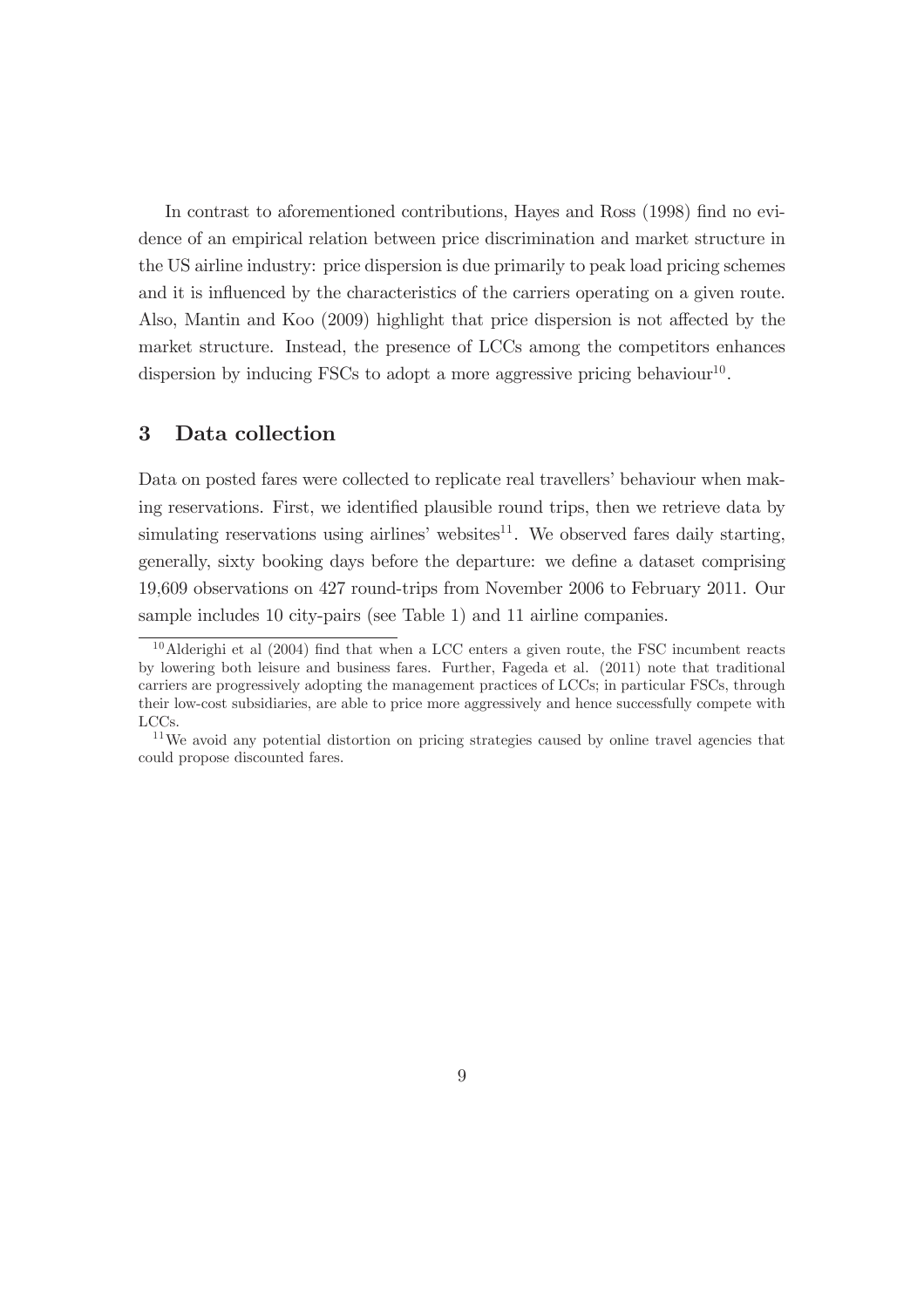|                 | Table 1: City-Pairs. |
|-----------------|----------------------|
| Origin          | Destination          |
| Bari            | Milan                |
| Bari            | Rome                 |
| <b>Brindisi</b> | Milan                |
| <b>Brindisi</b> | Rome                 |
| Catania         | Milan                |
| Catania         | Rome                 |
| <b>Naples</b>   | Milan                |
| <b>Naples</b>   | Rome                 |
| Palermo         | Milan                |
| Palermo         | Rome                 |

Both FSCs and LCCs are considered (see Table 2); thus we chose the basic services (no add-ons) to make carriers' supply effectively comparable.

| Table 2: Airline companies.  |                   |         |                      |  |  |  |
|------------------------------|-------------------|---------|----------------------|--|--|--|
| <b>Full Service Carriers</b> | Low Cost Carriers |         |                      |  |  |  |
| AirOne                       | Alpieagles        |         | Meridiana Volare Web |  |  |  |
| Alitalia                     | Blu Express       | MvAir   | WindJet              |  |  |  |
| Lufthansa                    | EasyJet           | Ryanair |                      |  |  |  |

The employment of round-trip helps to accurately define the market structure as we can precisely identify carriers' supply (i.e. if it is a feasible alternative for the traveller and thus if the carrier is a competitor). In addition, round-trips enable us to account precisely for peak-periods and to verify if airlines adjust the pricing behaviour during phases of greater travel demand. Further, FSCs usually post roundtrip fares lower than the sum of two one-way fares. This policy is not adopted by LCCs, hence working with one-way fares will improperly lead to a more expensive supply of FSCs compared to LCCs. By including only round-trip fares we do not encouter this problem<sup>12</sup>.

Airport data were collected to define the daily number of flights of each company and the data about demand. Data on the distance between the two route endpoints are from the World Airport Codes web site, http://www.world-airport-codes.com.

<sup>&</sup>lt;sup>12</sup>The method of Borenstein (1989) and Borenstein and Rose (1994) is largely adopted to halve round trip fares of FSCs.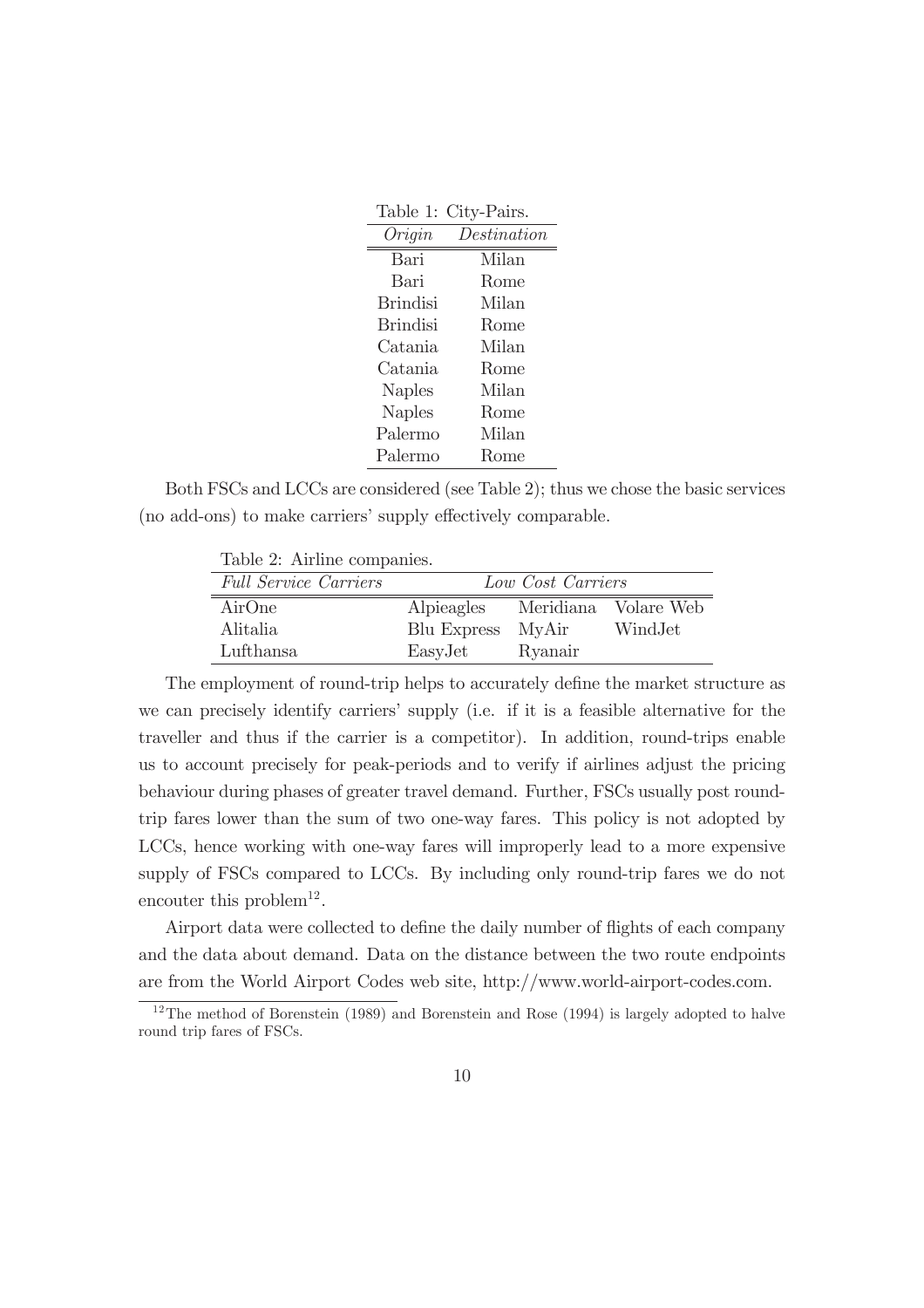# 4 Empirical strategy

We specify our empirical strategy by defining two models. The baseline model estimates the effect of market structure and IPD on fares. The extended model estimates the effect of the interaction between IPD and market structure on fares, to test whether airlines are more likely to engage in IPD if competition increases or  $decreases<sup>13</sup>$ .

The baseline model is:

$$
\ln(P_{jt}) = \beta_0 + \beta_1 MarketStructure_j + \beta_2 BookingDay_t
$$
  
+  $\theta_3 FlightCharacteristics_j + \theta_4 ControlDummies_{jt}$   
+ $\varepsilon_{jt}$  (1)

The extended model is:

$$
\ln(P_{jt}) = \beta_0 + \beta_1 MarketStructure_j + \beta_2 BoostingDay_t
$$
  
+  $\beta_3 (MarketStructure_j * BookingDay_t)$   
+  $\theta_4 FlightCharacteristics_j + \theta_5 ControlDummies_{jt}$   
+  $\varepsilon_{jt}$  (2)

where  $j$  indexes the flight and  $t$  the time. Each flight  $j$  is defined by the route, the carrier and the date of departure and return; the temporal dimension is represented by the time interval in which we observe fares, thus it goes from 1 to 60. For some round-trips we have less than sixty observed fares; thus we manage an unbalanced panel.

The dependent variable is the log of the fares. The variable *Booking Day* measures the IPD and ranges from 1 to 60. We introduce *Booking Day*<sup>2</sup> to account for the

<sup>&</sup>lt;sup>13</sup>The idea of measuring the net effect of price discrimination from varying the market structure is inspired by the approach of Stavins (2001).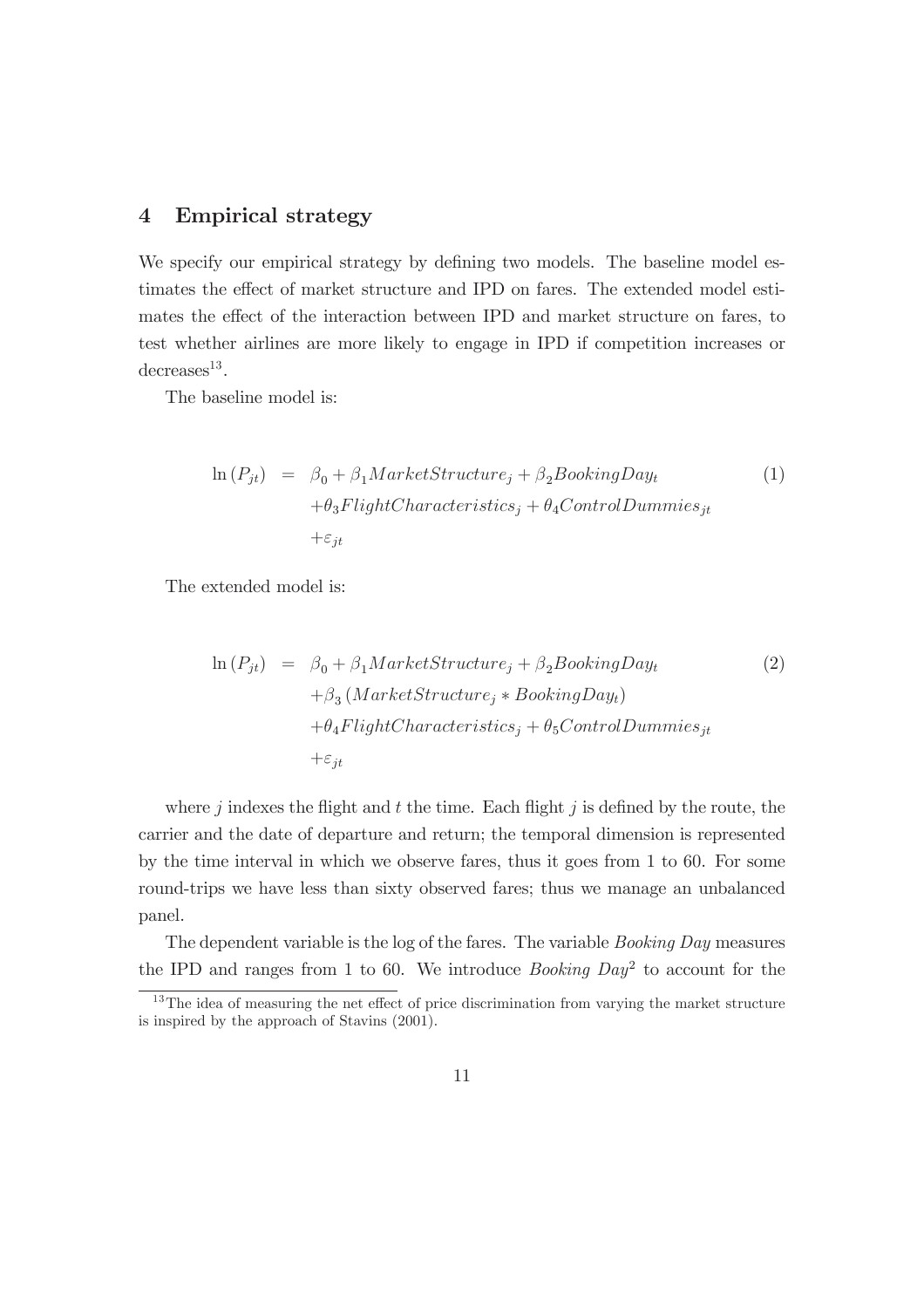non-linearity of *Booking Day* and, thus, capture the correct size of its impact.

We uptake two proxies of market structure computed at city-pair level<sup>14</sup>:

- *Market Share*, the average share of the daily flights operated by an airline at the two endpoints of a city-pair;
- *Herfindahl-Hirschman Index* (HHI), based on *Market Share*;

*Flight Characteristics* includes the following variables:

- *Holiday* is a peak-period dummy equal to 1 in the cases of summer holidays, winter holidays, bank holidays and public holidays, 0 otherwise.
- *LCC* is a carrier-related dummy equal to 1 if an airline is a low cost, 0 otherwise.

*Control dummies* is a set of dummy variables that contains:

- *Route*: controls for the route-specific effects;
- *Year*: accounts for annual shocks;
- *Month*: captures the seasonal effects:
- *Departure Time* and *Return Time* are two sets of dummies capturing the effects due to the takeoff time of the flight. These variables are identified by four categorical dummies: Morning (6:00-10:00), Midday (10:00-14:00), Afternoon  $(14:00-18:00)$  and Evening  $(18:00-24:00)^{15}$ ;
- *Stay*: controls for the effects of the length of stay (i.e. how many days elapse between departure and return);

 $14$ We do not compute market structure variables at route level because, working in a peripheral area, almost all the carriers could operate as a monopolist on a given route. Therefore we need the city-pair level to capture the real competition between carriers.

 $^{15}$ Based on Gaggero and Piga (2011).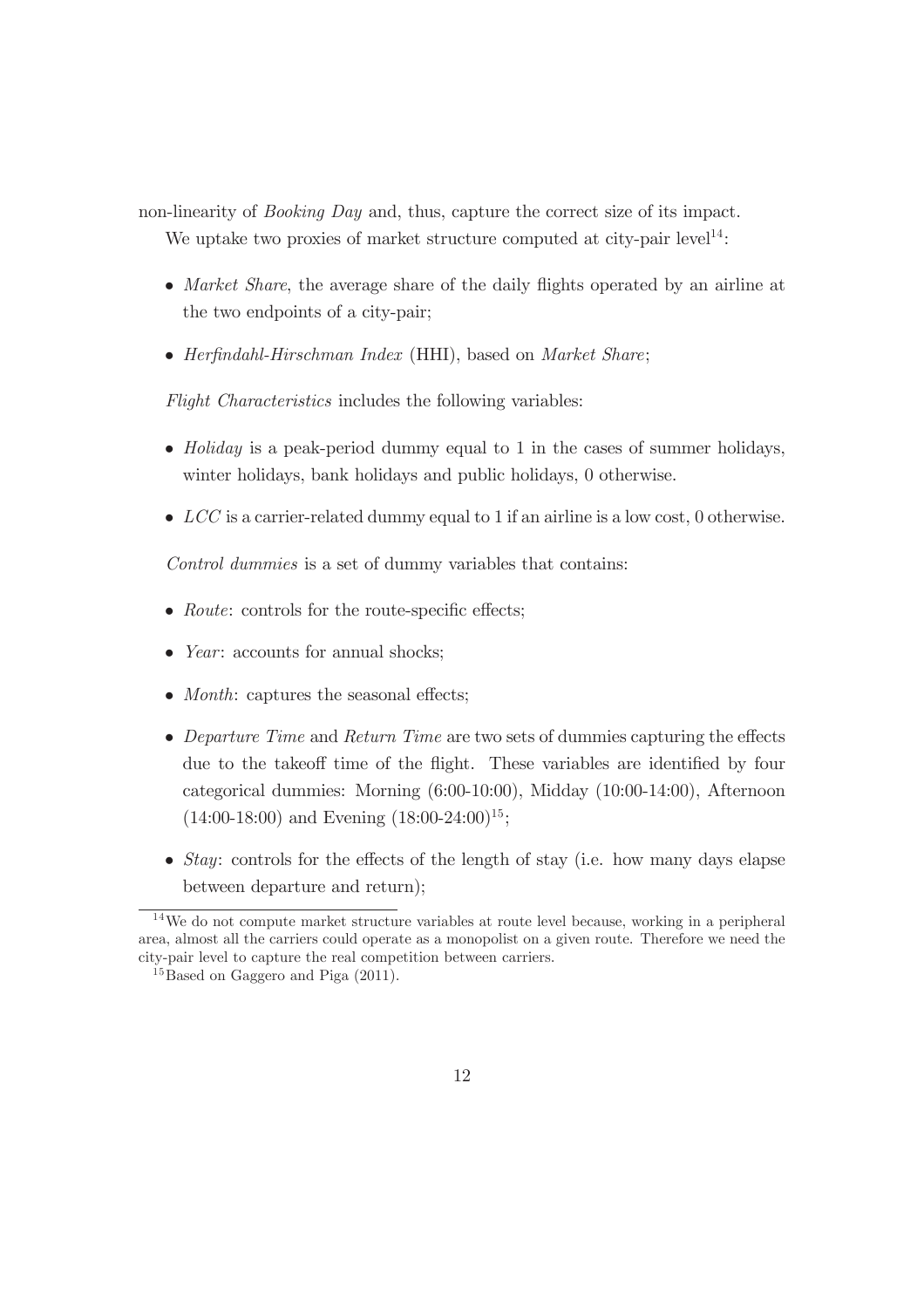$\varepsilon_{it}$  is the error term.

Given that observations from different time periods are not independent, robust standard errors are clustered by flights.

We treat market structure as exogenous. Basically, we agree with Stavins (2001) claiming that market structure is exogenous in airfare estimations because elements such as "entry barriers prevent new carriers from entering city-pair routes (e.g., limited gate access, incumbent airlines' hub-and-spoke systems, and scale economies in network size). Computerized reservation systems, frequent flier programs, and travel agents' promotion systems raise switching costs and create further scale economies. All of these factors create high costs of entry into the airline industry. In the short run, then, concentration in any given city-pair market can be assumed to be fixed<sup>"16</sup>. The assumption of exogeneity of market structure is tested as explained in the next section.

The market structure does not change in the time we observe fares, so we need to estimate model (1) and model (2) by employing the Random Effects (RE) estimator. The robust Hausman test using the method of Wooldridge (2002) is performed after each regressions to verify the consistency of RE estimates.

In Table 3 we provide descriptive statistics. In our sample there are both monopolistic and more competive markets.

|                    | rapic of Deperiperve pedemones. |         |               |                  |         |  |  |
|--------------------|---------------------------------|---------|---------------|------------------|---------|--|--|
| Variables          | Obs                             |         | Mean St. Dev. | Min              | Max     |  |  |
| Fares              | 19609                           | 154.09  | 87.56         | 11.92            | 2069.31 |  |  |
| Market Share       | 19609                           | (1.405) | 0.286         | 0.065            |         |  |  |
| <b>HHI</b>         | 19609                           | 0.498   | 0.203         | 0.225            |         |  |  |
| <b>Booking Day</b> | 19609                           | 24.669  | 14.890        |                  | 60      |  |  |
| Holiday            | 19609                           | 0.458   | 0.498         | $\left( \right)$ |         |  |  |
| LCC                | 19609                           | 0.455   | 0.498         | $\mathbf{0}$     |         |  |  |

Table 3: Descriptive statistics.

<sup>16</sup>Stavins follows the approach of Graham et al. (1983). (These arguments are also provided in the previous Working Papers 96-7, Federal Reserve Bank at pg. 25).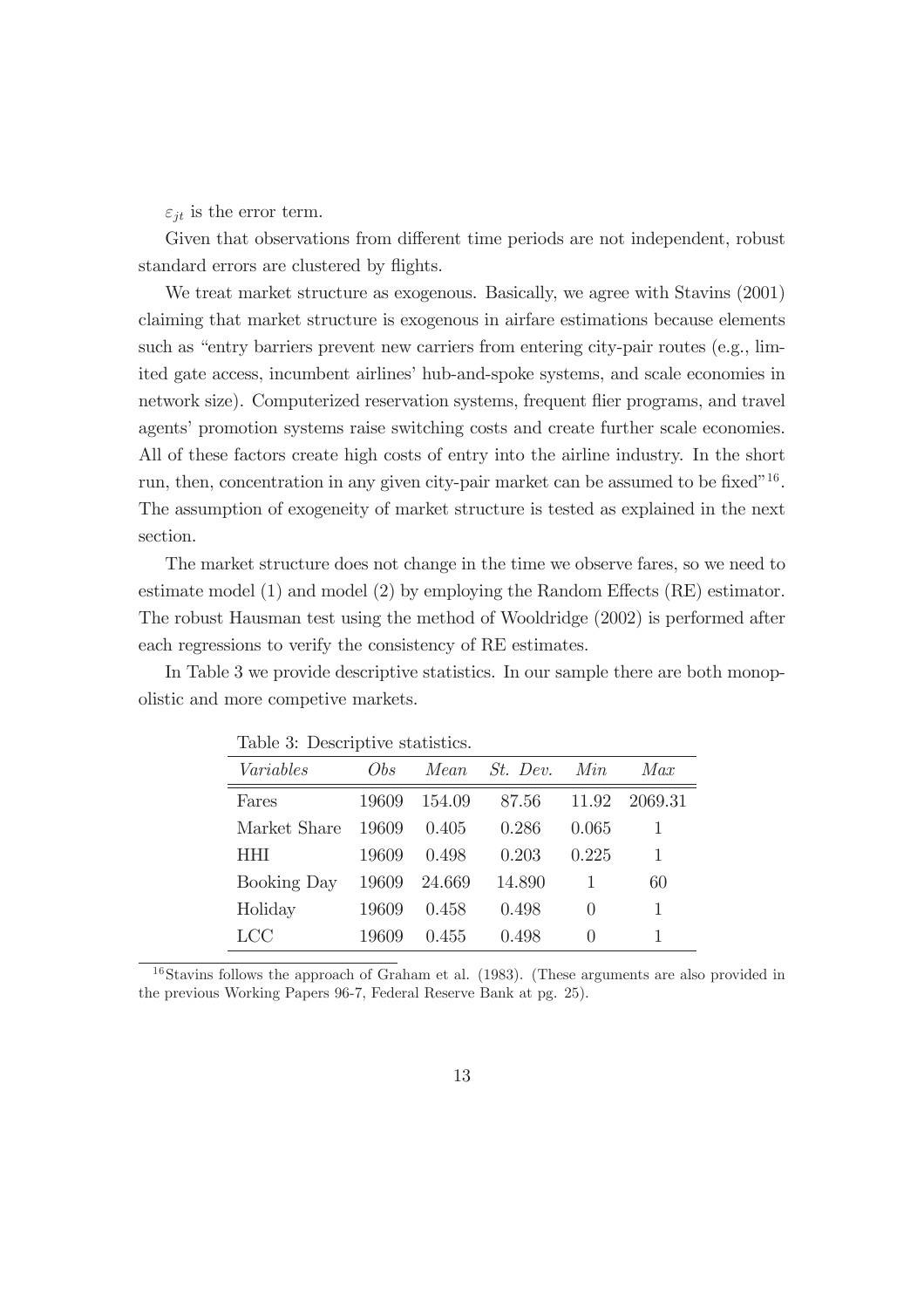#### 5 Robustness check

In previous section we distinguish carriers of two types, FSCs and LCCs, assuming similar operating characteristics and pricing behaviour within types. Using this distinction, we employ some carrier-related dummy variables subjected to economic interpretation. As a robustness check, we verify whether the results change when carrier-specific dummies are introduced in place of carrier-related dummies.

Moreover, we test the exogeneity of market structure variables. Actually, Borenstein (1989) asserts that market structure could be a function of the fares charged, thus correlated with the error term. Failing the assumptions of the RE model, coefficient estimates could be biased. Therefore, we employ the GMM estimator as a further robustness check to demonstrate the exogeneity of *Market Share* and *HHI* and, therefore, the unbiasedness of the GLS RE estimates. We do use the instruments designed by Borenstein (1989), largely adopted in the related literature<sup>17</sup>. The first two are targeted to the *Market Share* and the *HHI*, respectively. *GENP* is the observed carrier's geometric mean of enplanements at the endpoints divided by the sum across all carriers of the geometric mean of each carrier's enplanements at the endpoint airports:

$$
GENP = \frac{\sqrt{ENP_{i,1} * ENP_{i,2}}}{\sum \sqrt{ENP_{j,1} * ENP_{j,2}}}
$$
\n(3)

where i is the observed airline and j refers to all airlines. To the *HHI*, *QHHI* is the square of the market share fitted value plus the rescaled sum of the squares of all other carriers' shares. In formula:

$$
QHHI = \widehat{MS} + \frac{HHI - MS^2}{\left(1 - MS\right)^2} \left(1 - \widehat{MS}\right)^2 \tag{4}
$$

where MS stands for the *Market Share* and  $\widehat{MS}$  is the fitted value of MS from the first stage regression. Further log*(Distance)* is the logarithm of the distance in kilometres between the two route endpoints. To be more clear, we employ *GENP*

 $17\,\text{For a fuller description of the instruments see Borenstein (1989) pg } 351-353.$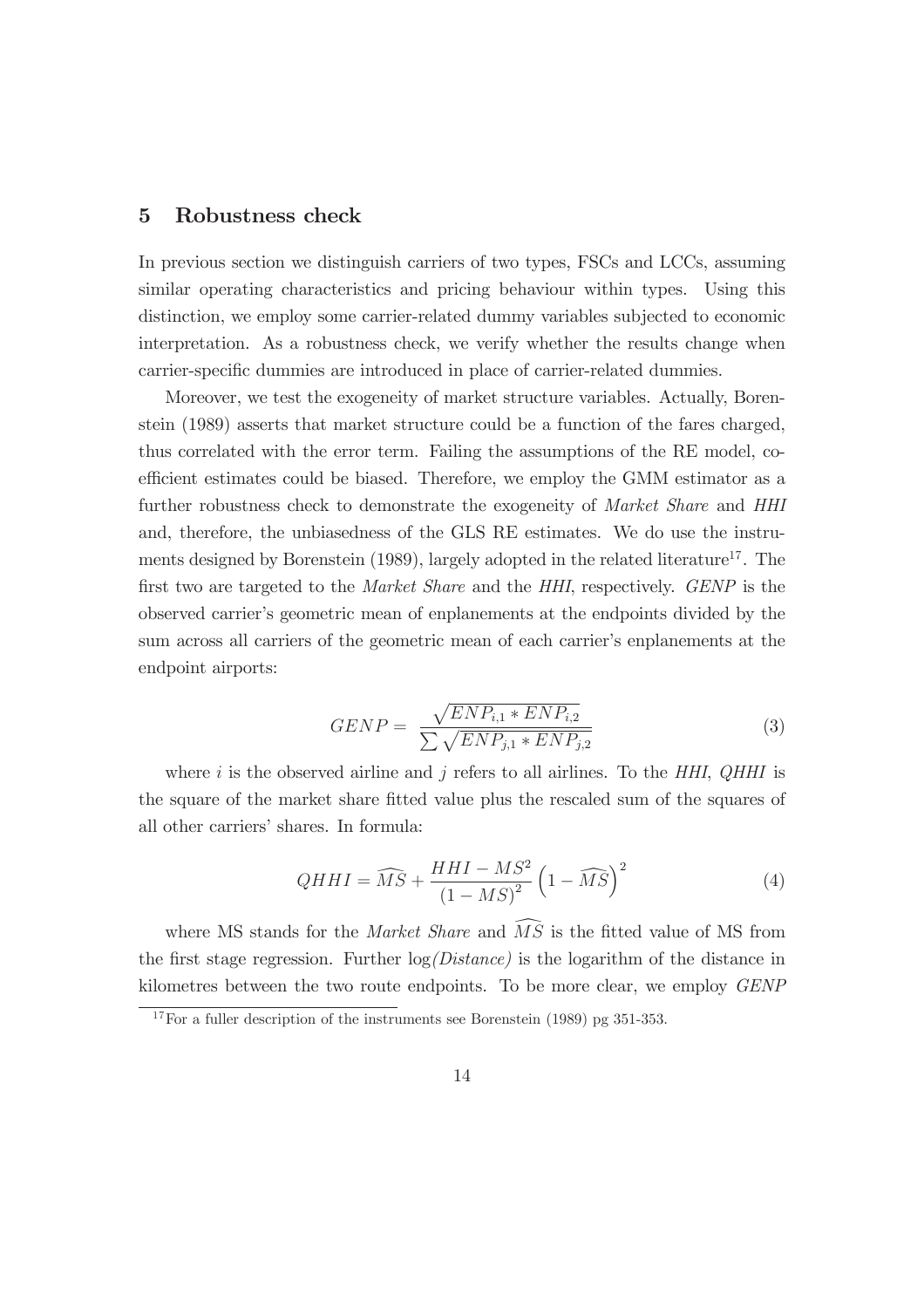and log*(Distance)* to estimate the models with *Market Share* as the market structure variable; we use *QHHI* and log*(Distance)* to estimate the models with *HHI* as the market structure variable.

In the extended model (2) we add the interaction between *Booking Day* and market structure variables. The interaction could be endogenous too, so we include, as additional instrument, the interaction between *Booking Day* and *GENP* or *QHHI*, respectively.

# 6 Results

Before proceeding with discussing empirical results, it is worth to look at Figure 1 showing the relationship between posted fares and days missing to departure.



Figure 1: Intertemporal fares profile.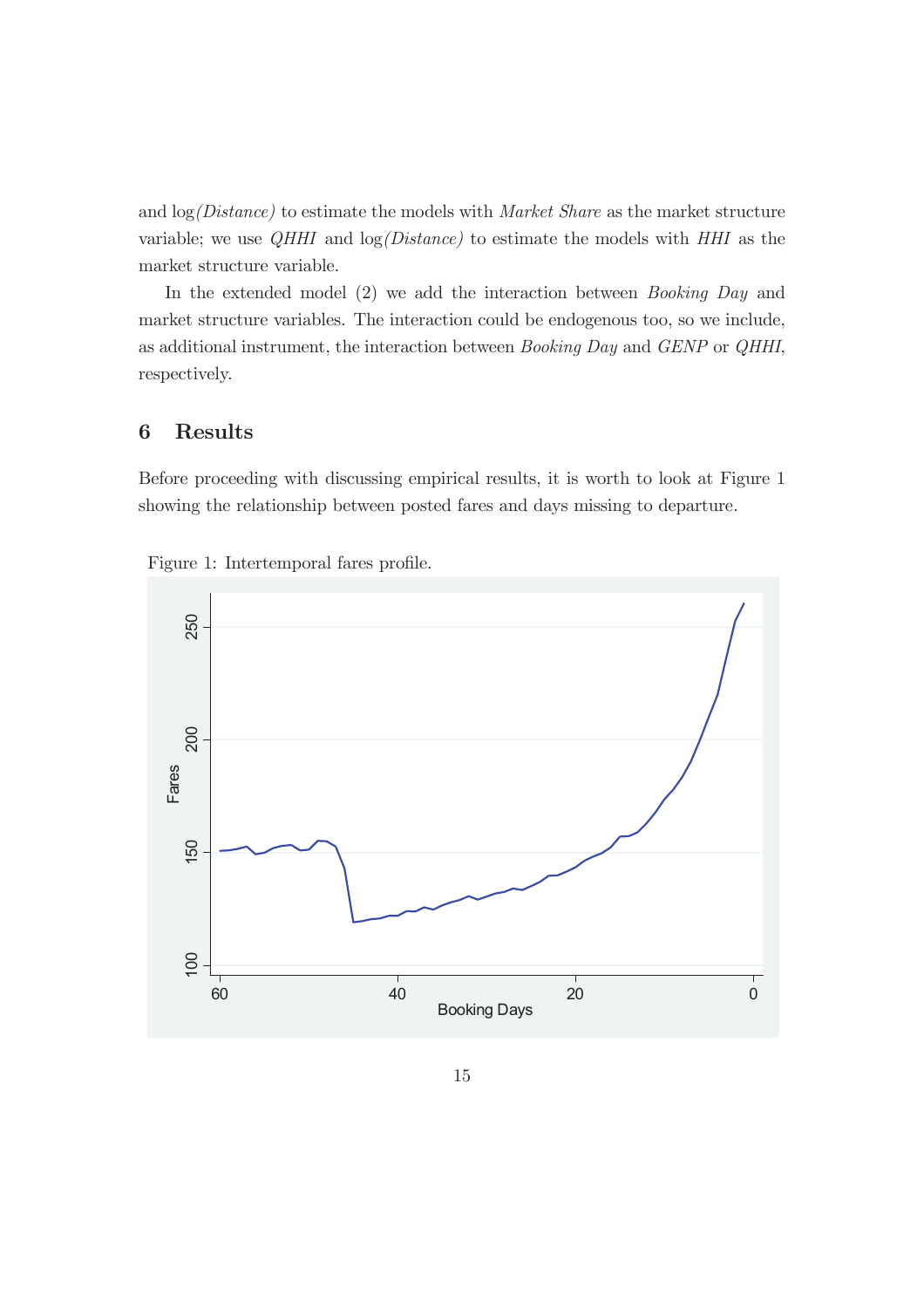Consistently with some aforementioned empirical works, it emerges a non-monotonic relationship between average posted fares and days missing to departure. Airlines set the initial level of fares, subject to slight changes for, roughly, fifteen days; then, fares sharply decrease until reaching the minimum level. Henceforth, airlines increase fares up to the departure day; such an increment becomes greater in the last fifteen days. We delve into the discussion of this point when presenting regressions' results.

Figure 2 shows the density distribution of fares: the mass of values is concentrated between 50 and 200 euros.



Figure 2: Density distribution of fares.

Table 4 displays the results of the Baseline Model. As expected, *Market Share* and *HHI* have a positive and highly significant impact on fares: the market power due to the higher market concentration allows airlines to increase fares. Specifically,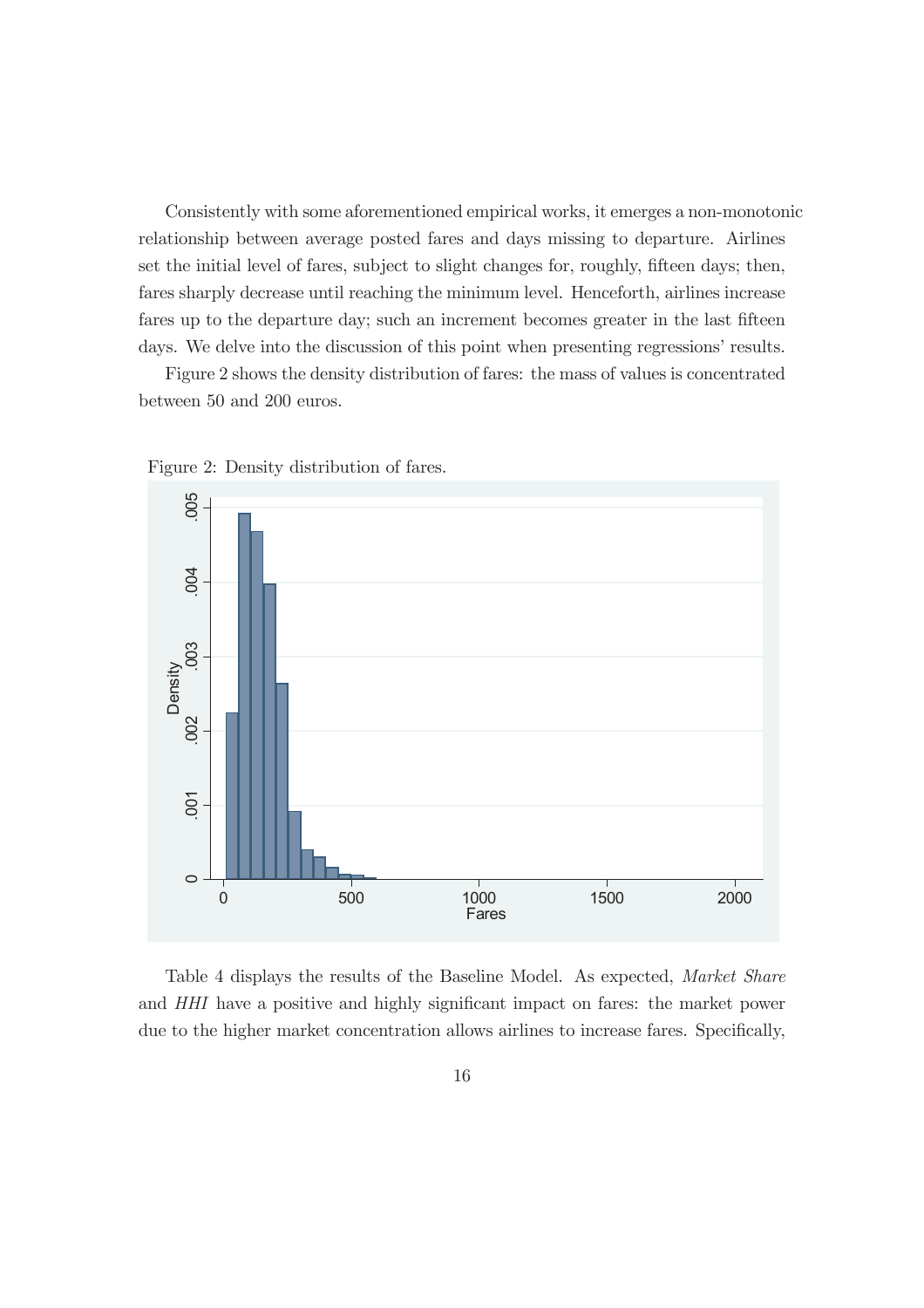holding other variables constant, 10% increase in *Market Share* implies an average fare increase of 6.4% and 10% increase of *HHI* entails an average fare increase of 5.7%.

|                          |              | Market Share      | HHI          |              |  |
|--------------------------|--------------|-------------------|--------------|--------------|--|
|                          | (1)          | $\left( 2\right)$ | (3)          | (4)          |  |
| Market Share             | $0.0064***$  | $0.0064***$       |              |              |  |
|                          | (0.0009)     | (0.0009)          |              |              |  |
| HHI                      |              |                   | $0.0057***$  | $0.0057***$  |  |
|                          |              |                   | (0.0010)     | (0.0010)     |  |
| <i>Booking Day</i>       | $-0.0141***$ | $-0.0354***$      | $-0.0141***$ | $-0.0354***$ |  |
|                          | (0.0005)     | (0.0013)          | (0.0005)     | (0.0013)     |  |
| Booking Day <sup>2</sup> |              | $0.0004***$       |              | $0.0004***$  |  |
|                          |              | (0.0000)          |              | (0.0000)     |  |
| Holidays                 | $0.2096***$  | $0.2127***$       | $0.2325***$  | $0.2355***$  |  |
|                          | (0.0523)     | (0.0523)          | (0.0555)     | (0.0554)     |  |
| LCC                      | $-0.2266***$ | $-0.2276***$      | $-0.4062***$ | $-0.4073***$ |  |
|                          | (0.0427)     | (0.0427)          | (0.0325)     | (0.0326)     |  |
| Robust Hausman test      |              |                   |              |              |  |
| Statistic                | 0.812        | 2.126             | 0.077        | 1.614        |  |
| p-value                  | 0.368        | 0.346             | 0.782        | 0.446        |  |
| $\mathbf{R}^2$           | 0.694        | 0.717             | 0.683        | 0.706        |  |
| Observations             | 19609        | 19609             | 19609        | 19609        |  |

Table 4: Baseline Model.

\*\*\* p $<0.01$ , \*\* p $<0.05$ , \* p $<0.1$ . Cluster-robust standard errors in parentheses. Control dummies are included but not reported.

Each model is first estimated with only the variable *Booking Day*; afterward we add *Booking Day*<sup>2</sup> to check the non-linearity. *Booking Day* is negative and significant, meaning that airlines do engage in IPD strategies. When *Booking Day*<sup>2</sup> is introduced, a non monotonic trend, J-shaped, appears. *Booking Day*<sup>2</sup> is positive and highly significant: very early-bookers pay moderately higher fares compared to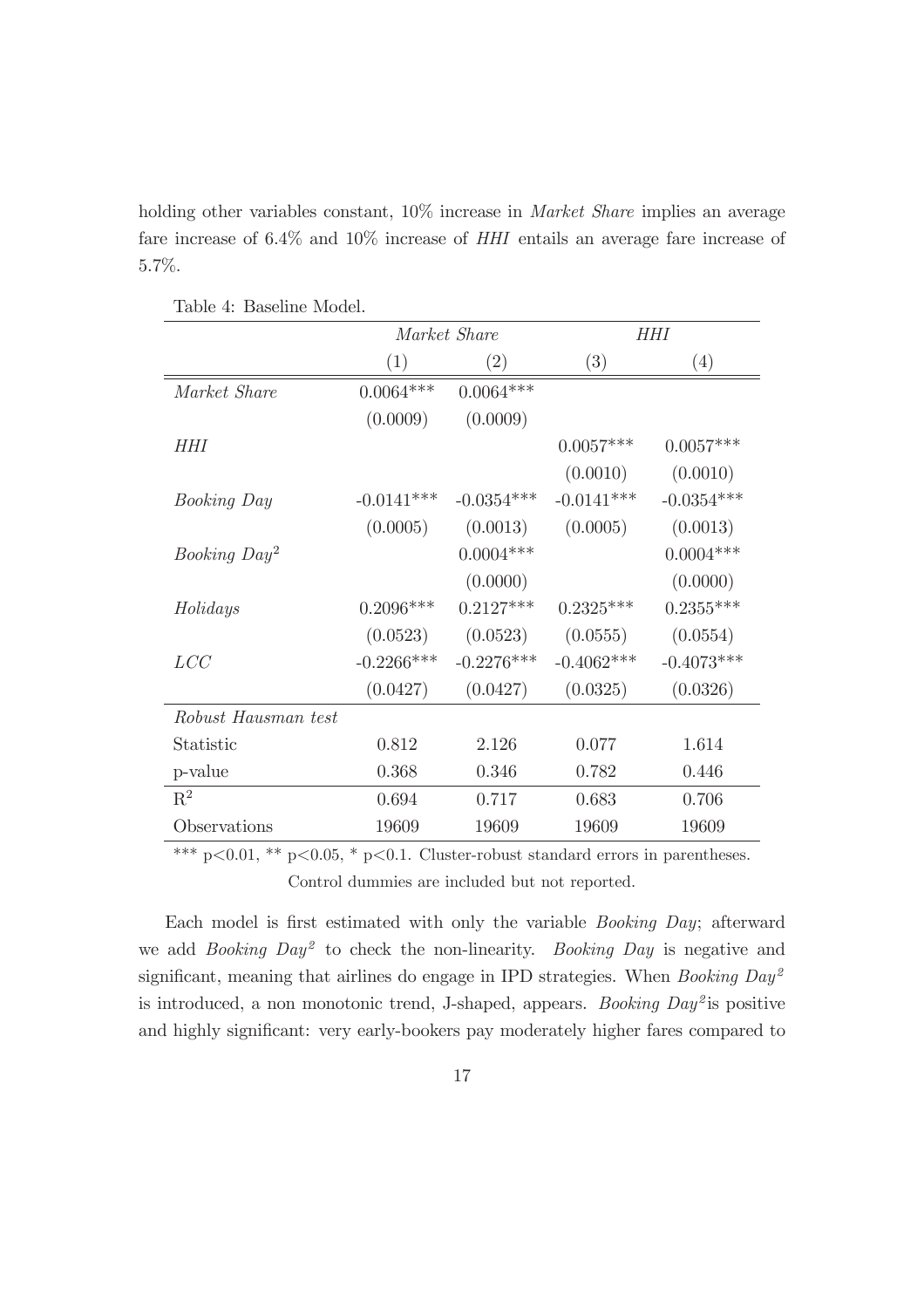middle-bookers, whereas late-bookers pay the highest fares. On a technical level, the square allows us to correctly identify the shape of *Booking Day* and seize its full impact, since its coefficient has more than doubled. Moreover, the performance of the model improves in regressions with *Booking Day* since the  $R^2$  is comparatively higher. Nevertheless, coefficients of *Booking Day*<sup>2</sup> are very small: during periods long before the departure, purchasing the ticket one day earlier means that the traveler pays on average only 0.04% more. Moreover, we estimate that, in our sample, the minimum of the J-curve is reached relatively early, between the forty-third and the forty-fourth day before departure. Considered together these two results show that the hook of the J (i.e. the decreasing part of the fare distribution) is short and flattened: very early bookers do not pay much higher fares. After the minimum fare is posted, then buying the ticket the day later would mean that the traveler would pay on average 3.54% more. Not considering *Booking Day*<sup>2</sup> in the model leads to an underestimation of the marginal effect of *Booking Day*<sup>2</sup> : fares posted the day after appear to be higher by only 1.41%.

The J-shaped intertemporal profile of fares has various interpretations. One of these is the intuition of Gaggero (2010) suggesting that it reflects a pattern opposite to that of travellers' demand elasticity. On the other hand, a common wisdom among travellers is "the later you buy, the more you pay the ticket", thus price sensitive consumers tend to buy in advance. Being aware of this, airlines exploit consumers' bounded rationality and, thus, extract their surplus by posting moderatly higher fares for very-early purchasers that will buy tickets believing to pay the cheapest fares. Finally, the non monotonicity can also be explained considering that airlines set fares before demand is realized on the basis of past experience on a given route. Henceforth, they verify how many seats are sold at that prices and are able to modulate fares to the actual demand, thanks to the easiness with which online fares can be changed. A fare drop is an indication that the actual demand is not as expected, therefore it responds to the need of raising the load factor<sup>18</sup>.

 $^{18}$ Bilotkach et (2012) provide evidence that the presence of drops in offered fares over time is an indicator of an active yield management intervention.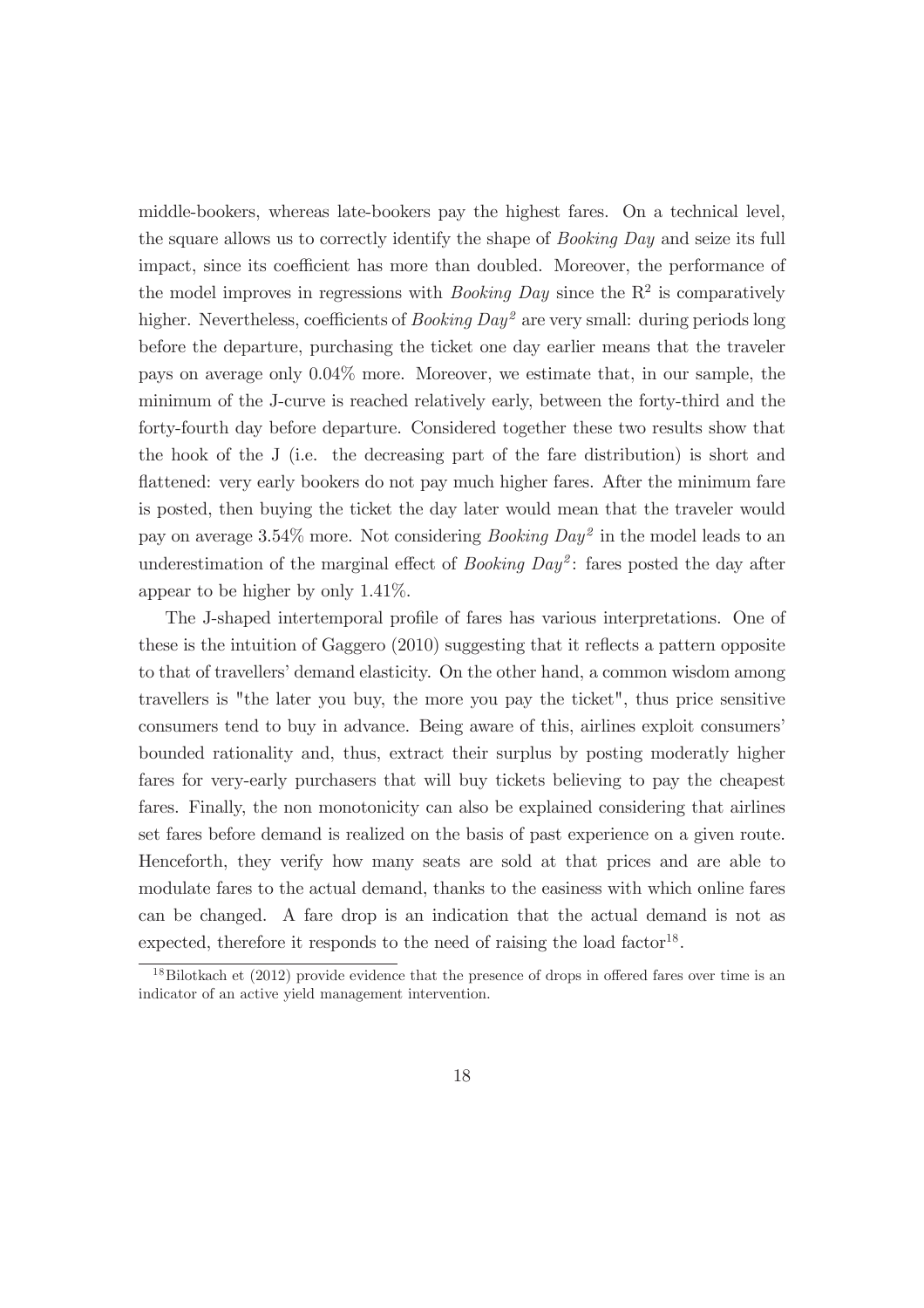The results of the control variables are those expected. *Holiday* is positive and significant: during peak-periods airlines exploit the greater demand of travel and set fares on average 21 to 24% higher than during off-peak periods. *LCC* is negative and significant, underlining the fact that LCCs price lower than  $FSCs<sup>19</sup>$ . In models with *Market Share* as predictor, LCCs appear to price 23% lower than FSCs, whereas in models with *HHI* as predictor, LCCs appear to price 41% lower than FSCs. The different impact may be due to the explanatory power of *Market Share*, which captures the straight effect of market power on fares, and therefore softens the impact of LCCs.

In the ensuing discussion of the results, we focus on the new variables added to the model, since the impact of the variables already in the baseline model is the same or, at most, the magnitude slightly decreases due to the introduction of a greater number of variables.

Table 5 shows the results of the Extended Model I. *Booking Day* is still negative and significant, while its interaction with *Market Share* or *HHI* is positive and significant.

 $19$  In line with the findings of Bergantino (2009). Exploring carriers' pricing behavior on some Italian routes involving small airports, she highlights, in fact, that, on average, LCCs post fares half those of FSCs.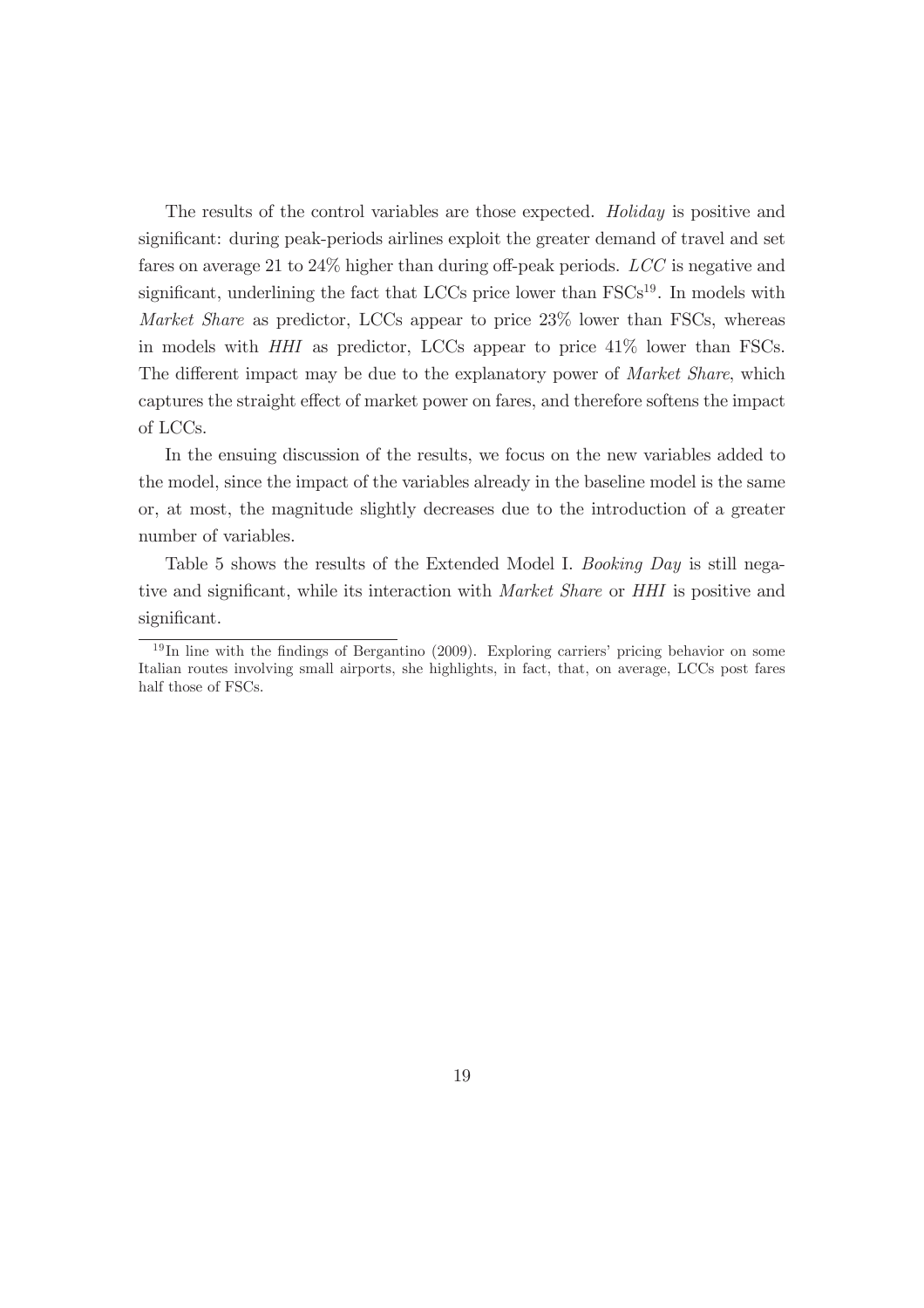|                          |              | Market Share |              | HHI          |
|--------------------------|--------------|--------------|--------------|--------------|
|                          | (1)          | (2)          | (3)          | (4)          |
| Market Share             | $0.0049***$  | $0.0051***$  |              |              |
|                          | (0.0010)     | (0.0010)     |              |              |
| <b>HHI</b>               |              |              | $0.0042***$  | $0.0047***$  |
|                          |              |              | (0.0011)     | (0.0011)     |
| <i>Booking Day</i>       | $-0.0167***$ | $-0.0375***$ | $-0.0172***$ | $-0.0375***$ |
|                          | (0.0008)     | (0.0015)     | (0.0013)     | (0.0016)     |
| Booking Day <sup>2</sup> |              | $0.0004***$  |              | $0.0004***$  |
|                          |              | (0.0000)     |              | (0.0000)     |
| Market Share*Booking Day | $0.0001$ *** | $0.0001$ *** |              |              |
|                          | (0.0000)     | (0.0000)     |              |              |
| HHI*Booking Day          |              |              | $0.0001***$  | $0.0000$ *** |
|                          |              |              | (0.0000)     | (0.0000)     |
| Holidays                 | $0.2103***$  | $0.2132***$  | $0.2336***$  | $0.2363***$  |
|                          | (0.0522)     | (0.0523)     | (0.0554)     | (0.0554)     |
| LCC                      | $-0.2280***$ | $-0.2288***$ | $-0.4064***$ | $-0.4074***$ |
|                          | (0.0424)     | (0.0425)     | (0.0325)     | (0.0325)     |
| Robust Hausman test      |              |              |              |              |
| Statistic                | 0.916        | 2.318        | 0.107        | 1.679        |
| p-value                  | 0.632        | 0.509        | 0.948        | 0.642        |
| $\mathbf{R}^2$           | 0.696        | 0.719        | 0.683        | 0.707        |
| Observations             | 19609        | 19609        | 19609        | 19609        |

| Table 5: Extended Model I. |  |
|----------------------------|--|
|----------------------------|--|

\*\*\* p<0.01, \*\* p<0.05, \* p<0.1. Cluster-robust standard errors in parentheses. Control dummies are included but not reported.

The negative impact of *Booking Day* is reduced by 0.1% when market concentration increases by 10%. Our findings provide arguments in favour of competitive discrimination like Borestein and Rose (1994), Stavins (2001) and Giaume and Guillou (2004), although contrasting with Gerardi and Shapiro (2007) and Gaggero and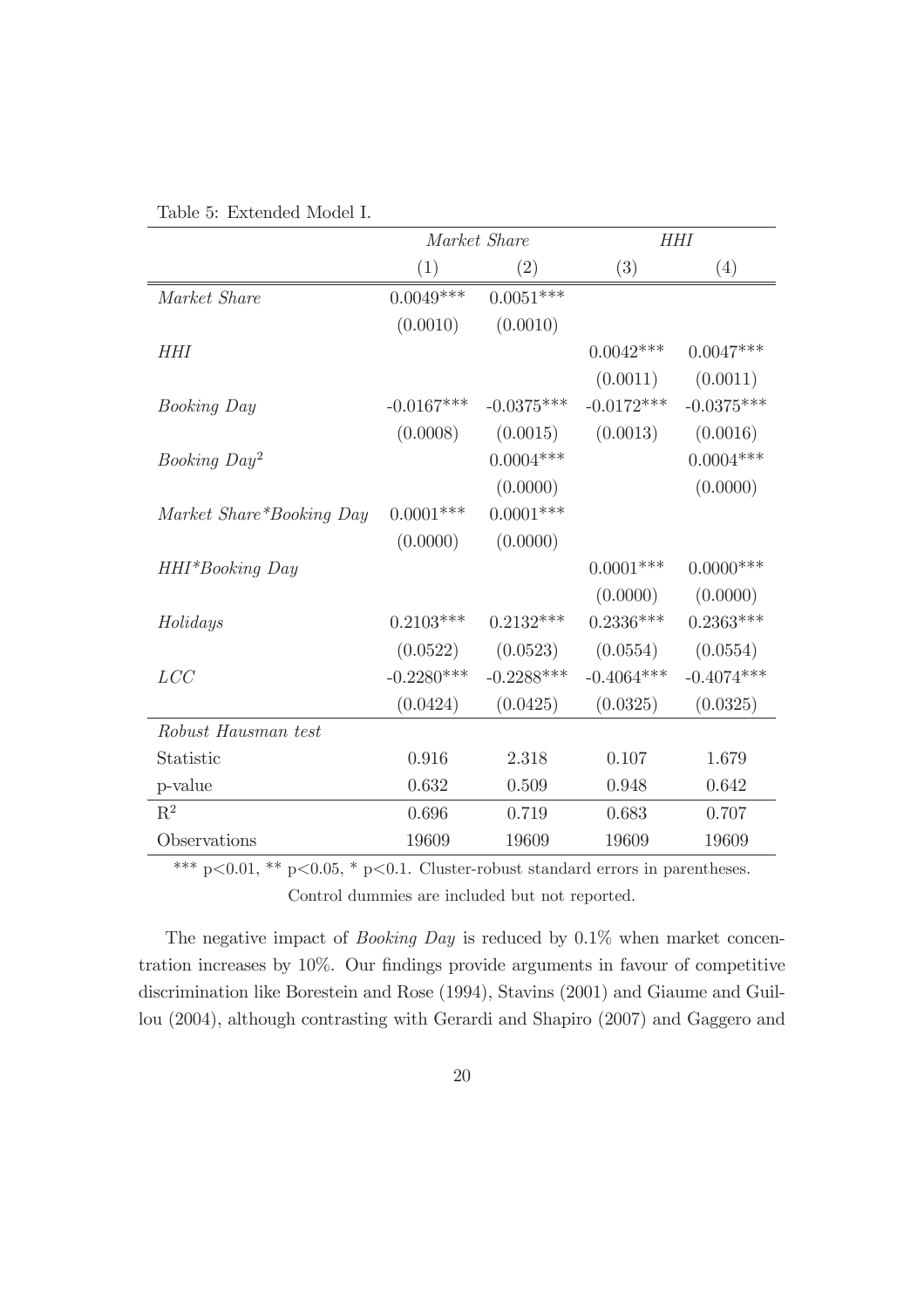Piga (2011): competition does not prevent airlines from using IPD strategies.

Table 6 illustrates the results of the Extended Model II by which we investigate IPD further. We verify whether airlines adjust their behaviour during phases characterized by a higher demand of travel. To this end we employ the interaction between *Booking Day* and *Holiday*, which has a positive and significant impact on fares.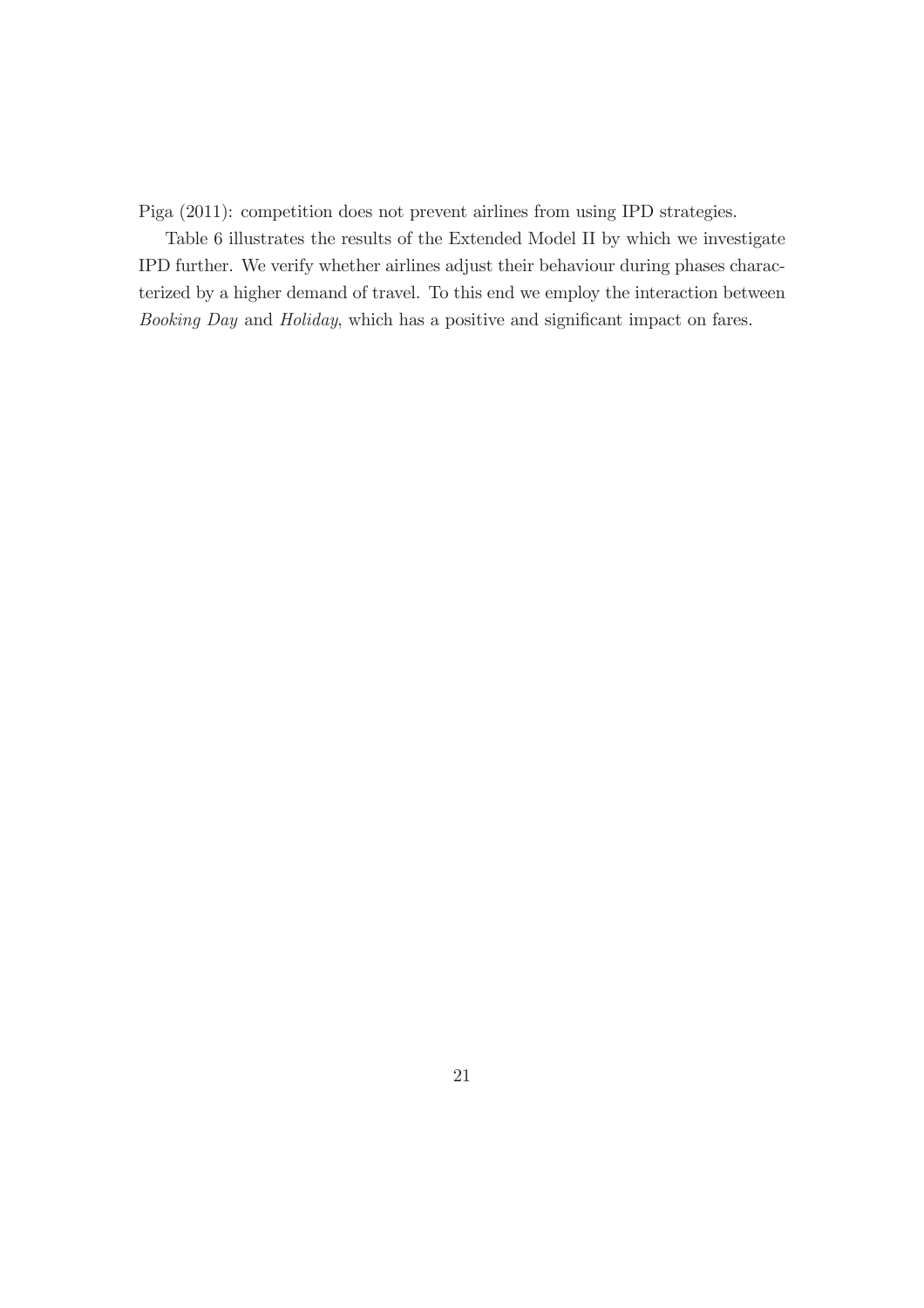|                          |              | Market Share |              | <b>HHI</b>   |
|--------------------------|--------------|--------------|--------------|--------------|
|                          | (1)          | (2)          | (3)          | (4)          |
| Market Share             | $0.0064***$  | $0.0064***$  |              |              |
|                          | (0.0009)     | (0.0009)     |              |              |
| HHI                      |              |              | $0.0056***$  | $0.0057***$  |
|                          |              |              | (0.0010)     | (0.0010)     |
| <i>Booking Day</i>       | $-0.0155***$ | $-0.0356***$ | $-0.0155***$ | $-0.0356***$ |
|                          | (0.0009)     | (0.0015)     | (0.0009)     | (0.0015)     |
| Booking Day <sup>2</sup> |              | $0.0004***$  |              | $0.0004***$  |
|                          |              | (0.0000)     |              | (0.0000)     |
| Holidays                 | 0.0539       | 0.0759       | 0.0768       | 0.0988       |
|                          | (0.0572)     | (0.0565)     | (0.0603)     | (0.0595)     |
| Holidays*Booking Day     | $0.0065***$  | $0.0057***$  | $0.0065***$  | $0.0057***$  |
|                          | (0.0009)     | (0.0008)     | (0.0009)     | (0.0008)     |
| LCC                      | $-0.1297***$ | $-0.1479***$ | $-0.3085***$ | $-0.3271***$ |
|                          | (0.0477)     | (0.0466)     | (0.0381)     | (0.0367)     |
| $LCC^*Booking$ Day       | $-0.0042***$ | $-0.0034***$ | $-0.0042***$ | $-0.0034***$ |
|                          | (0.0009)     | (0.0008)     | (0.0009)     | (0.0008)     |
| Robust Hausman test      |              |              |              |              |
| Statistic                | 9.464        | 10.995       | 10.662       | 12.267       |
| p-value                  | 0.024        | 0.027        | 0.014        | 0.016        |
| $R^2$                    | 0.702        | 0.724        | 0.691        | 0.712        |
| Observations             | 19609        | 19609        | 19609        | 19609        |

| Table 6: Extended Model II. |
|-----------------------------|
|-----------------------------|

\*\*\* p<0.01, \*\* p<0.05, \* p<0.1. Cluster-robust standard errors in parentheses. Control dummies are included but not reported.

The effect of *Booking Day* on fares posted for peak periods is 0.57 to 0.65 percentage points less than for off-peak periods. This finding is due basically to two facts. The greater demand allows airlines to decrease discrimination because they can fill the plane even without offering discounted fares. Moreover, during holidays travellers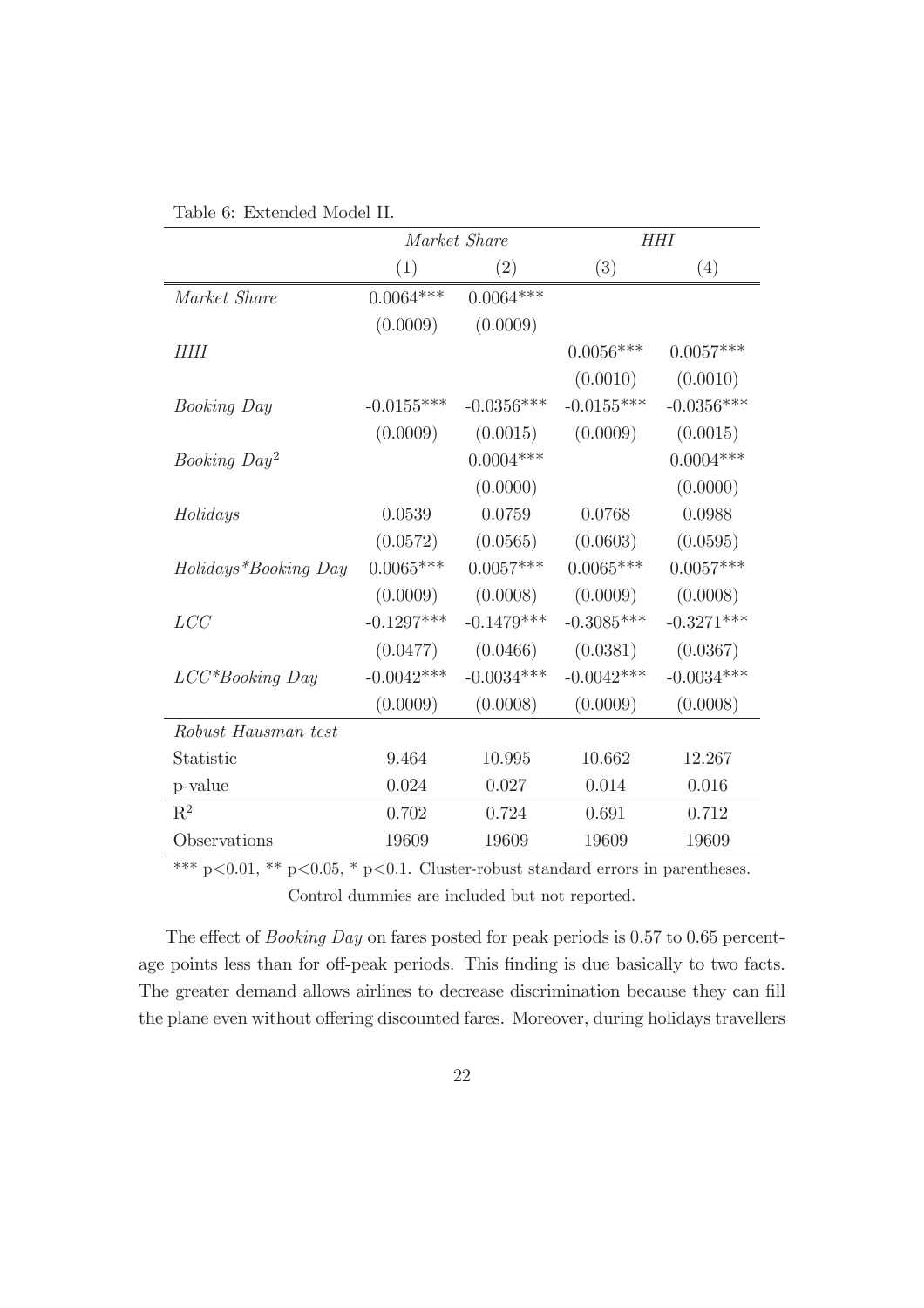are more homogeneous, as people journey mainly for tourism; thus discrimination, being based on the heterogeneity of travellers, becomes less effective. The variable *Holiday* becomes insignificant and the coefficients decrease across regressions: likely its impact is captured by the interaction with *Booking Day* and the other interaction added to the model.

Furthermore, we focus on IPD strategies implemented by LCCs. To this end we employ the interaction between the *Booking Day* and *LCC*, which has a negative impact on fares. The effect of *Booking Day* on fares posted by LCCs is 0.34 to 0.42 percentage points higher than with FSCs. This result underlines that LCCs engage in stronger IPD, coherent with the more aggressive pricing behavior of LCCs.

In the bottom of Table 4 to 6 we report the results of the Robust Hausman test that lead not to reject the null hypothesis that RE provide consistent estimates. In Table 7 to 8 (in Appendix) we provide the results of the first robustness check, in which we control for carrier-specific effects. Estimates do not change when we make more specific hypotheses about the behavior of each carrier. From Table 9 to 11 (in Appendix) we show GMM estimates<sup>20</sup>. In the bottom of each table, we report the results of tests performed. The first test concerns the power of the instruments: for all the models, the Kleibergen-Paap rk Statistic, the robust analog of the Cragg-Donald Statistic, is far greater than the critical values<sup>21</sup>, allowing us therefore strongly to reject the null of weakness of the instruments. Second, the results of the Hansen J test, which checks the validity of the instruments, fail to reject the null hypothesis: the overidentifying restriction is valid for each of the regressions run. Finally, the results of test C, concerning the exogeneity of the market structure variables, fail to reject the null hypothesis of exogeneity of both *Market Share* and *HHI* for all the specifications. This means that the basic hypothesis of the RE model, i.e. no correlation between the regressors and the error term, is satisfied, so estimates are consistent. Moreover, the GMM estimates are even close to the RE GLS estimates,

<sup>&</sup>lt;sup>20</sup>Current data on number of passengers do not cover the whole sample of round trip fares, so estimations are carried out on a smaller sample.

 $21$ Critical values were computed by Stock and Yogo (2005) for the Cragg-Donald Statistic. Results need to be interpreted with caution only if the Kleibergen-Paap rk Statistic is close to the critical values. However, this is not our case.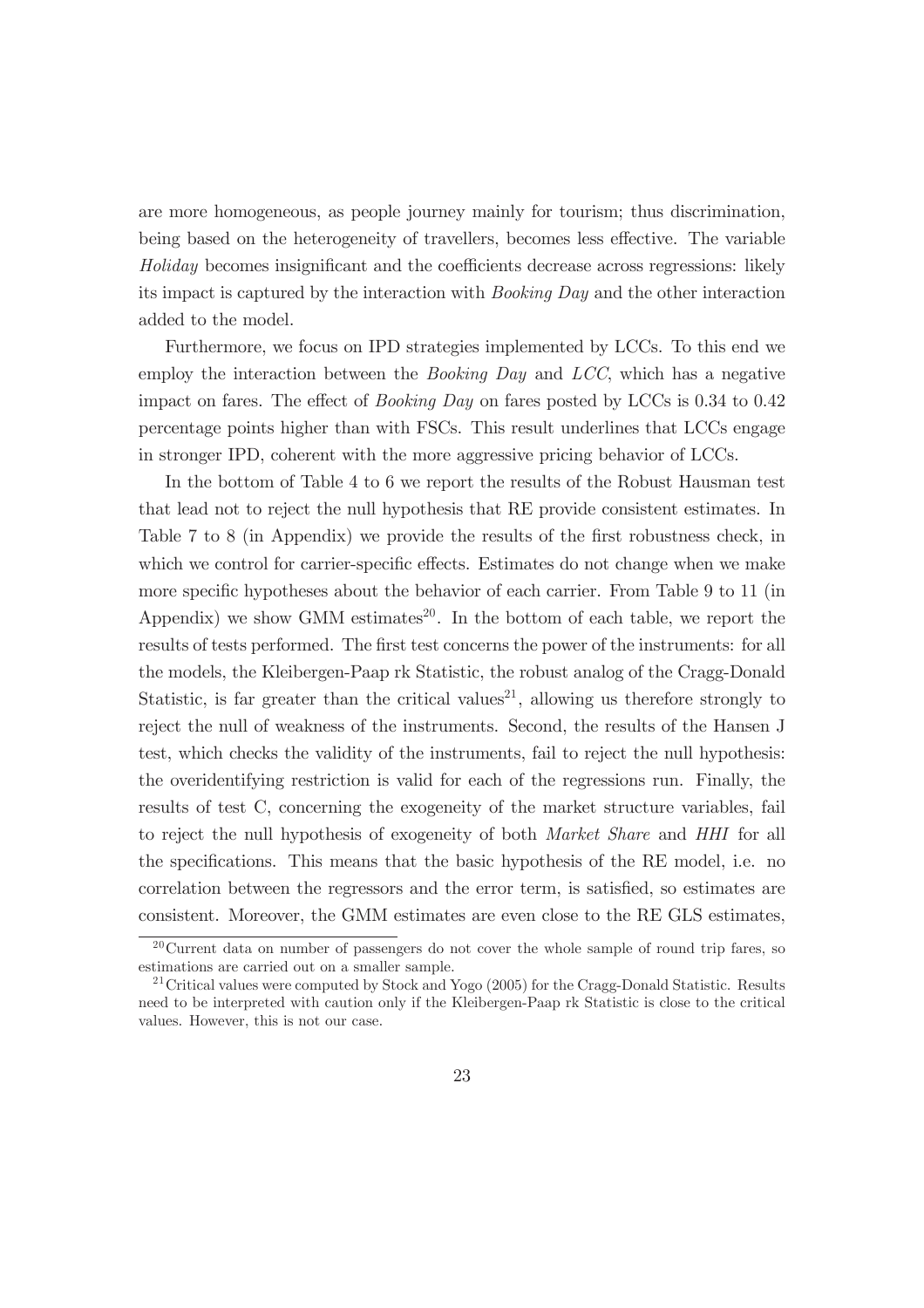which underlines the robustness of the results.

# 7 Summary and conclusions

This paper aimed at studing airline pricing behaviour dealing with two basic issues. The first is to measure the extent to which intramodal competition, captured by market structure indexes, influences fares charged to travellers. The second is to shed light on the intertemporal profile of fares to verify if airlines undertake intertemporal price discrimination (IPD) strategies and whether IPD is of monopolistic-type or competitive-type. Using a unique dataset, we studied airline pricing behaviour removing the influence of intermodal competition; to this aim, we focused on the southern Italian market that exhibits a limited intermodal competition, thus airline pricing strategies are the straight results of air-related competition.

Our main findings claim that airlines exploit their dominant position on a citypair: when the intramodal competition reduces, airlines apply higher fares since they exploit the greater market power arising from more concentrated maket structure. Moreover, we find evidence that airlines do undertake IPD strategies: the intertemporal profile of fares appears to follow a J-curve. The empirical evidence is in favor of "competitive-type discrimination": a more competitive market structure fosters the implementation of IPD strategies. Further, airline pricing strategies differ depending on whether the carrier is a low cost or a traditional carrier. Actually, LCCs appear to adopt a more aggressive pricing behavior: on average they set lower fares and undertake stronger IPD strategies.

One might argue that price discrimination is only beneficial for airlines. Nevertheless, in more competitive markets airlines charge lower fares that, together with the IPD, allow them to target larger segments of demand, which leads to a "democratisation" of air travel.

Developments for future research could be an enlargement of the territorial coverage in order to compare different exogenously determined accessibility conditions and, thus, to measure the impact of modal and intermodal competition on accessibility. Furthermore, we aim to take into account the local government subsidies often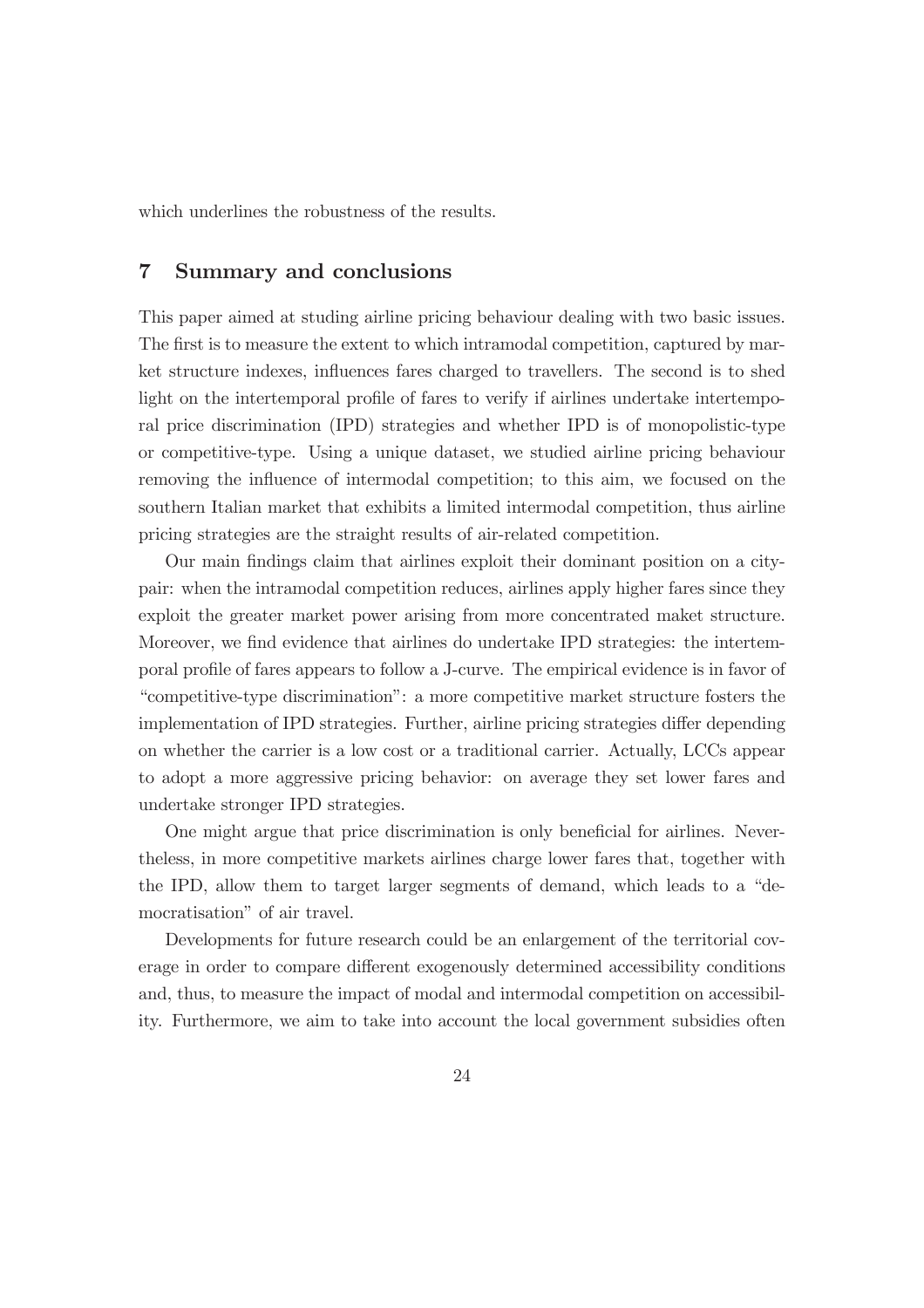granted to airlines, to evaluate their impact on fares and pricing strategies and, thus, on the net welfare of the area in question.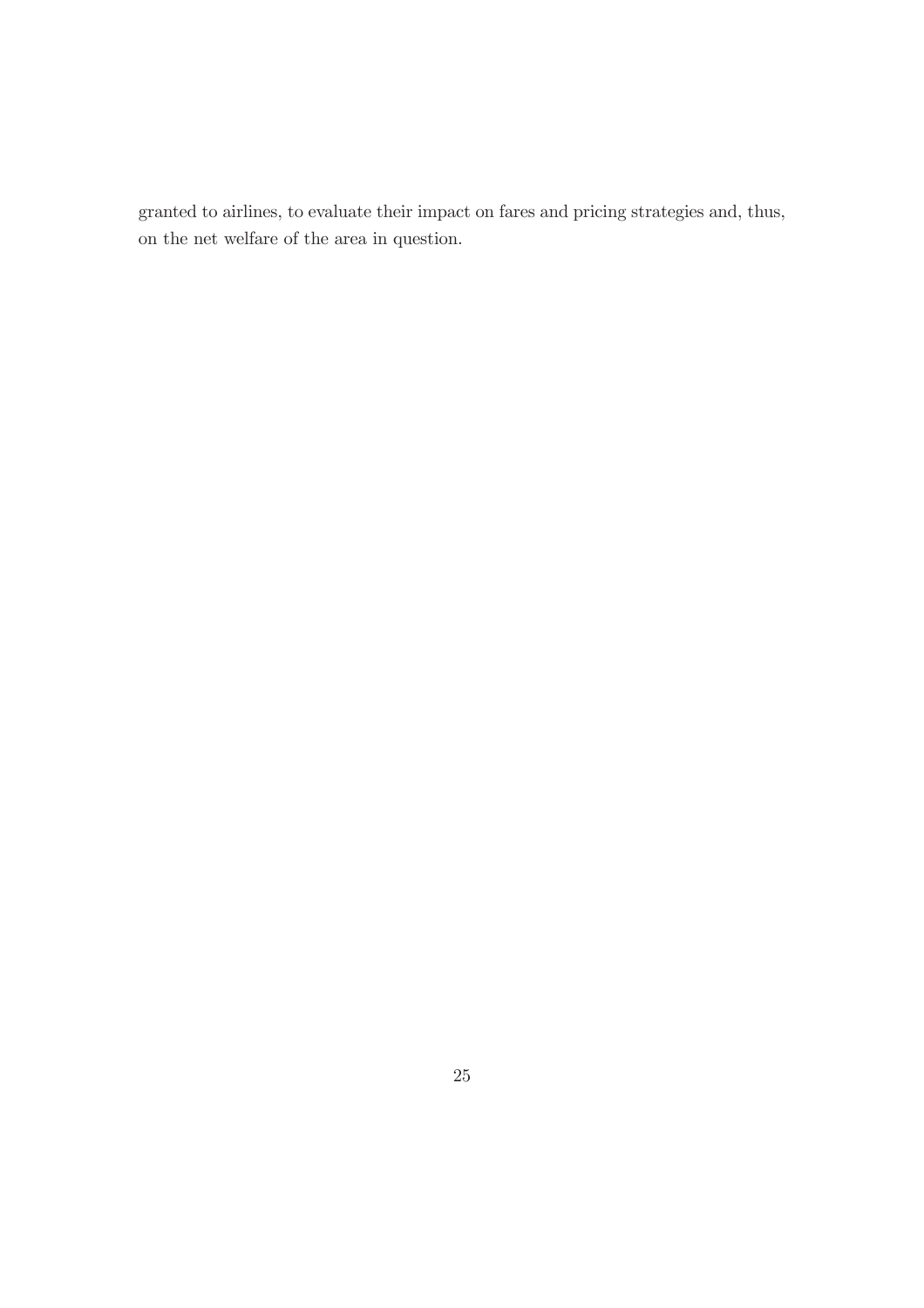# References

- [1] Abrate, G., Fraquelli, G., Viglia, G. (2010). Dynamic pricing strategies and customer heterogeneity: the case of European hotels. HERMES Working Paper, 10-7.
- [2] Alderighi, M., Cento, A., Nijkamp, P., Rietveld, P. (2004). The Entry of Low-Cost Airlines: Price Competition in the European Airline Market. Tinbergen Institute Discussion Paper, 04-074/3.
- [3] Alderighi, M., Piga, C.A. (2010). On-line Booking and Revenue Management: Evidence from a Low-Cost Airline. *Review of Economic Analysis*, 2(3): 272-286.
- [4] Alves, C.F., Barbot, C. (2009). Price Discrimination Strategies of Low-Cost Carriers. *Journal of Transport Economics and Policy*, 43(3): 345-363.
- [5] Bachis, E., Piga, C.A. (2007a). Hub Premium, Airport Dominance and Market Power in the European Airline Industry. Discussion Paper Series 2007\_11, Department of Economics, Loughborough University.
- [6] Bachis, E., Piga, C.A. (2007b). Pricing strategies by European traditional and low cost airlines. Or, when is it the best time to book on line?. in Darin Lee (ed.), *Advances in Airline Economics, Volume 2: The Economics of Airline Institutions, Operations and Marketing*, Elsevier: Amsterdam, ch. 10, 319-344.
- [7] Belobaba, P. P. (1987). *Air travel demand and airline seat inventory management.* Flight Transportation Laboratory Report R87-7. Cambridge, MA: The Massachusetts Institute of Technology.
- [8] Bilotkach, V., Gaggero, A.A., Piga, C.A. (2012). Airline Pricing under Different Market Conditions: Evidence from European Low-Cost Carriers. Discussion Paper Series 2012 01, Department of Economics, Loughborough University.
- [9] Bergantino, A.S. (2009). Le strategie di prezzo delle compagnie tradizionali e delle low cost. Implicazioni per i sistemi aeroportuali minori: il caso della Puglia.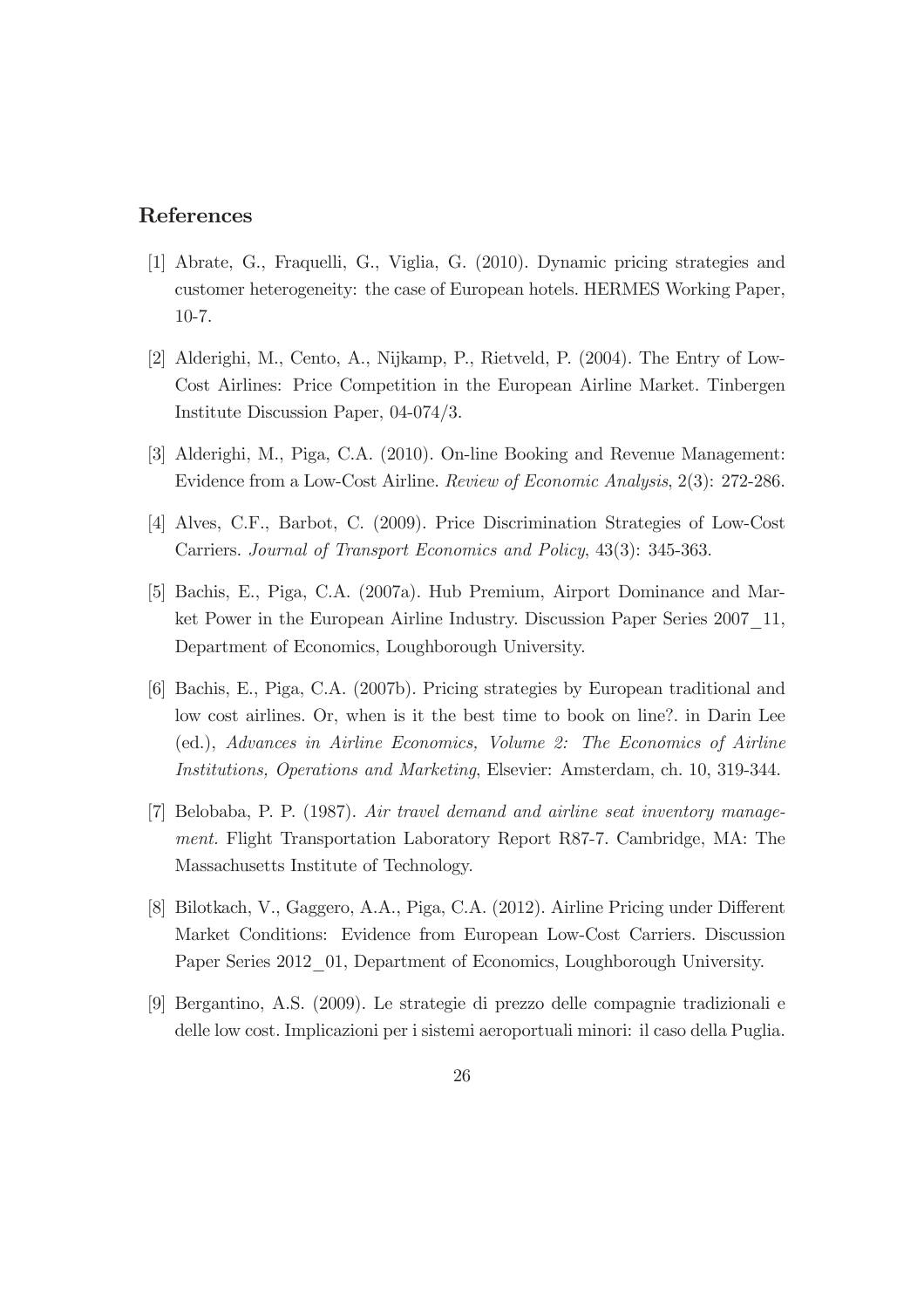*Trasporti, ambiente e territorio. La ricerca di un nuovo equilibrio*, Franco Angeli, Milano, 77-91.

- [10] Borenstein, S. (1985). Price Discrimination in Free-Entry Markets. *The RAND Journal of Economics*, 16(3) 380-397.
- [11] Borenstein, S. (1989). Hubs and High Fares: Dominance and Market Power in the U.S. Airline Industry. *The RAND Journal of Economics*, 20(3): 344-365.
- [12] Borenstein, S., Rose, N.L. (1994). Competition and price dispersion in the US airline industry. *The Journal of Political Economy*, 102(4): 653-683.
- [13] Carlsson, F. (2004). Prices and Departures in European Domestic Aviation Markets. *Review of Industrial Organization*: 24(1): 37-49.
- [14] Dana, J.D. (1998). Advance-Purchase Discounts and Price Discrimination in Competitive Markets. *The Journal of Political Economy*, 106(2): 395-422.
- [15] Dana, J.D. (1999). Equilibrium Price Dispersion Under Demand Uncertainty: The Roles of Costly Capacity and Market Structure. *Rand Journal of Economics*, 30 (4): 632-660.
- [16] Evans, W.N., Kessides, J.N. (1993). Localised Market Power in the U.S. Airline Industry. *Review of Economics & Statistics*, 75(1): 66-75.
- [17] Fageda, X., Jiménez, J.L., Perdiguero, J. (2011). Price rivalry in airline markets: a study of a successful strategy of a network carrier against a low-cost carrier. *Journal of Transport Geography*, 19(4): 658-669.
- [18] Gaggero, A.A. (2010). *Airline Pricing and Competition: the J-curve of airline fares*. LAP Lambert Academic Publishing.
- [19] Gaggero, A.A., Piga, C.A. (2010). Airline competition in the British Isles. *Transportation Research Part E*, 46(2): 270-279.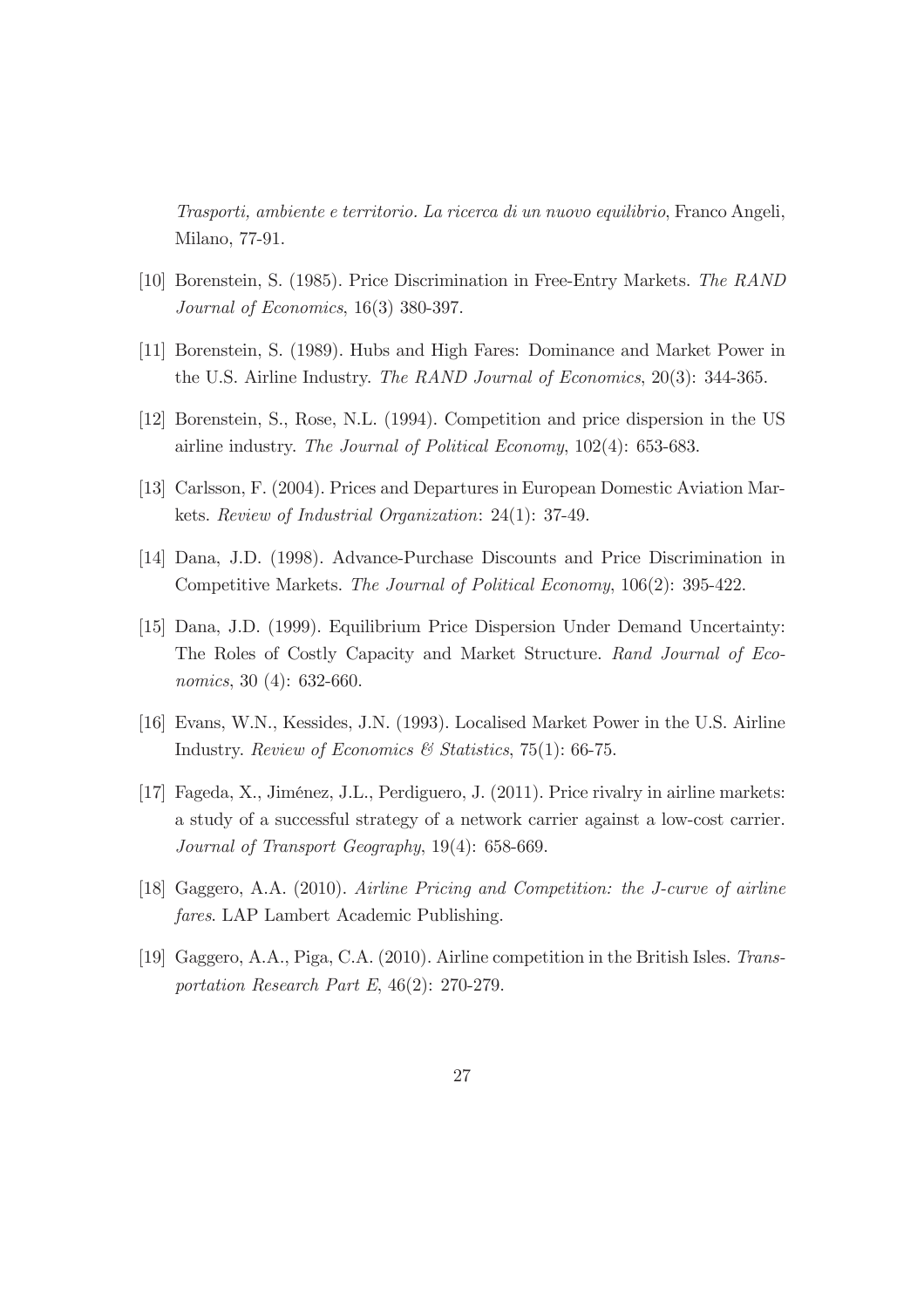- [20] Gaggero, A.A., Piga, C.A. (2011). Airline Market Power and Intertemporal Price Dispersion. *Journal of Industrial Economics*, 59(4): 552-577.
- [21] Gale, I.L. (1993). Price Dispersion in a Market with Advance-Purchases. *Review of Industrial Organization*, 8(4): 451-464.
- [22] Gale, I.L., Holmes, T.J. (1992). The efficiency of advance-purchase discounts in the presence of aggregate demand uncertainty. *International Journal of Industrial Organization*, 10(3): 413-437.
- [23] Gale, I.L., Holmes, T.J. (1993). Advance-Purchase Discounts and Monopoly Allocation of Capacity. *American Economic Review*, 83(1): 135-46.
- [24] Gerardi, K., Shapiro A. (2009). Does Competition Reduce Price Dispersion? New Evidence From the Airline Industry. *Journal of Political Economy*, 117(1): 1-37.
- [25] Giaume, S., Guillou, S. (2004). Price discrimination and concentration in European airline markets. *Journal of Air Transport Management*, 10(5): 305-310.
- [26] Graham, D. R., Kaplan D. P., Sibley D. S. (1983). Efficiency and Competition in the Airline Industry. *Bell Journal of Economics*, 14(1): 118-138.
- [27] Hayes, K., Ross, L. (1998). Is Airline Price Dispersion the Result of Careful Planning or Competitive Forces? *Review of Industrial Organization*, 13(5): 523- 542.
- [28] Holmes, T. (1989). The Effects of Third-Degree Price Discrimination in Oligopoly. *American Economic Review*, 79(1): 244-250.
- [29] Lofgren, K.G. (1971). The theory of intertemporal price discrimination. An outline. *Swedish Journal of Economics*, 73(3): 333-343.
- [30] Mantin, B., Koo, B. (2009). Dynamic price dispersion in airline market. *Transportation Research Part E*, 45(6): 1020-1029.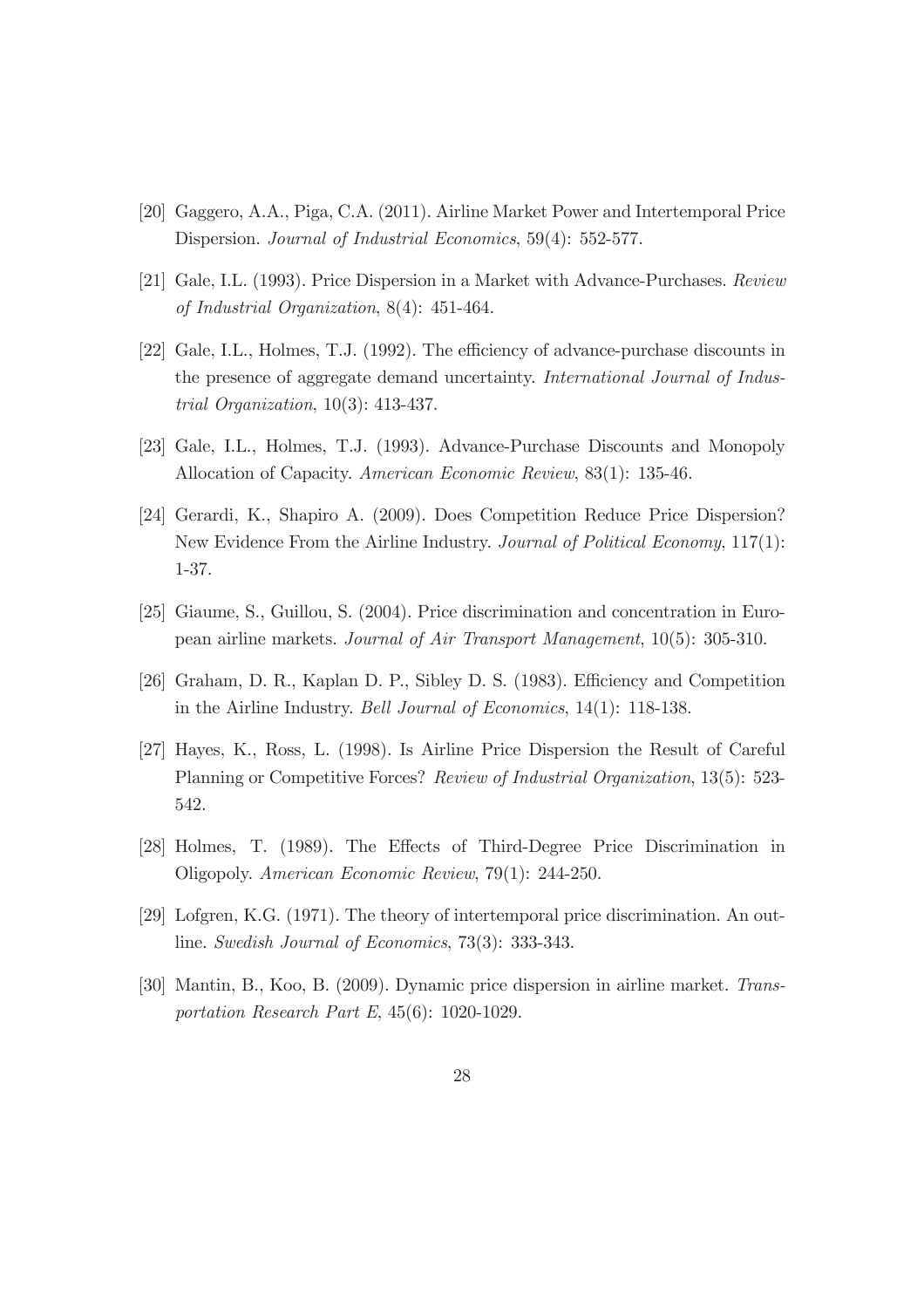- [31] Stavins, J. (2001). Price Discrimination in the Airline Market: The Effect of Market Concentration. *The Review of Economics and Statistics*, 83(1): 200-202.
- [32] Stock, J.H., Yogo, M. (2005). Testing for Weak Instruments in IV Regression. *Identification and Inference for Econometric Models: A Festschrift in Honor of Thomas Rothenberg*, Donald W.K.A., Stock, J.H. eds. Cambridge University Press, 80-108.
- [33] Stokey, N. (1979). Intertemporal price discrimination. *Quarterly Journal of Economics* 93(3): 355-371.
- [34] Tirole, J. (1988). *The Theory of Industrial Organization*. Cambridge, MA: The MIT Press.
- [35] Wooldridge, J. M. (2002). *Econometric Analysis of Cross Section and Panel Data*. Cambridge, MA: The MIT Press.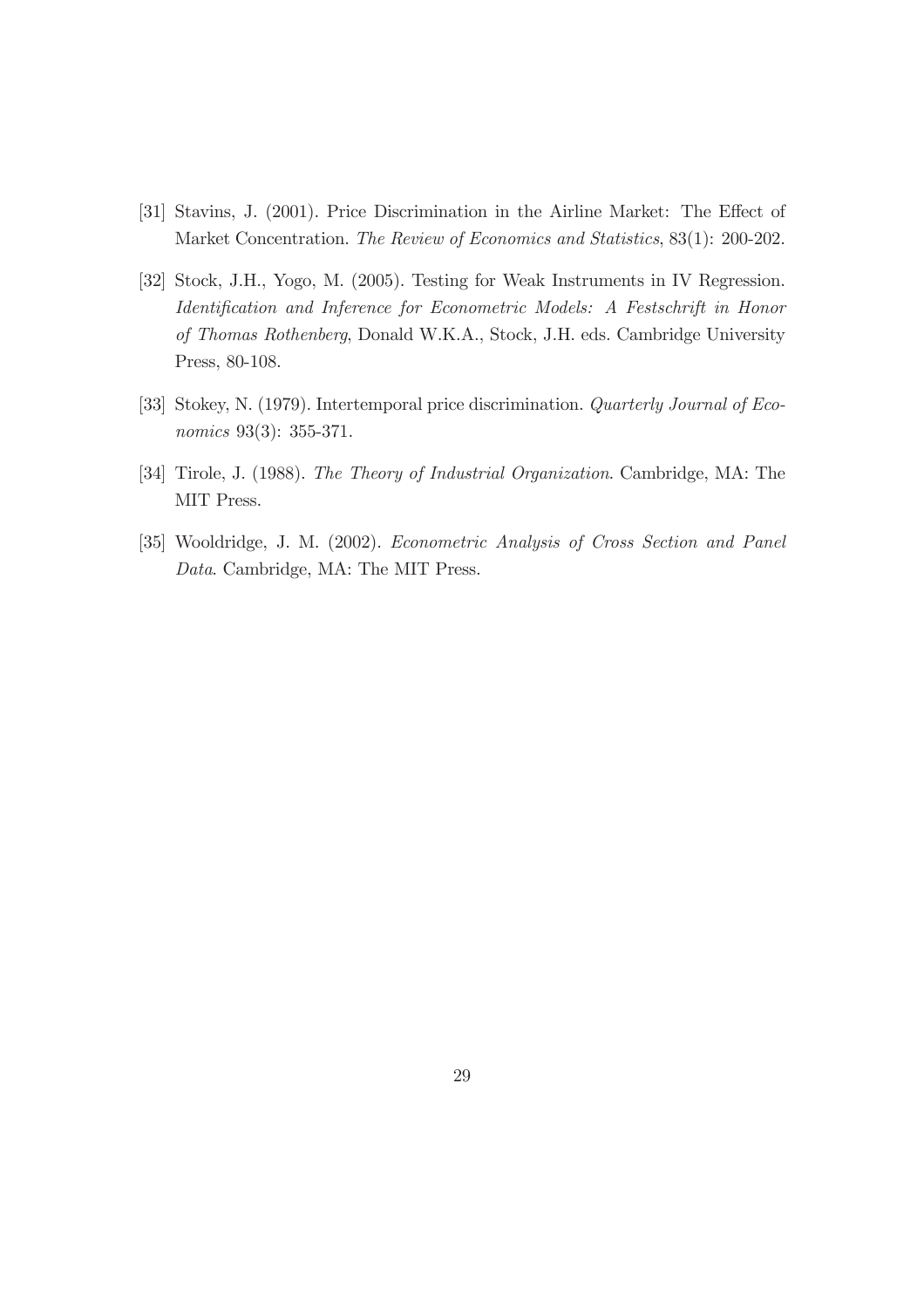# Appendix

|                          |              | Market Share |              | HHI          |
|--------------------------|--------------|--------------|--------------|--------------|
|                          | (1)          | (2)          | (3)          | (4)          |
| Market Share             | $0.0060***$  | $0.0060***$  |              |              |
|                          | (0.0012)     | (0.0012)     |              |              |
| HHI                      |              |              | $0.0050***$  | $0.0050***$  |
|                          |              |              | (0.0009)     | (0.0009)     |
| <i>Booking Day</i>       | $-0.0141***$ | $-0.0354***$ | $-0.0141***$ | $-0.0354***$ |
|                          | (0.0005)     | (0.0013)     | (0.0005)     | (0.0013)     |
| Booking Day <sup>2</sup> |              | $0.0004***$  |              | $0.0004***$  |
|                          |              | (0.0000)     |              | (0.0000)     |
| Holidays                 | $0.2410***$  | $0.2442***$  | $0.2440***$  | $0.2471***$  |
|                          | (0.0447)     | (0.0447)     | (0.0451)     | (0.0450)     |
| Robust Hausman test      |              |              |              |              |
| Statistic                | 0.011        | 1.224        | 0.039        | 1.124        |
| p-value                  | 0.917        | 0.542        | 0.844        | 0.570        |
| $\mathbf{R}^2$           | 0.729        | 0.754        | 0.729        | 0.753        |
| Observations             | 19609        | 19609        | 19609        | 19609        |

Table 8: Baseline Model with carrier-specific dummies.

\*\*\*  $p<0.01$ , \*\*  $p<0.05$ , \*  $p<0.1$ . Cluster-robust standard errors in parentheses. Control dummies are included but not reported.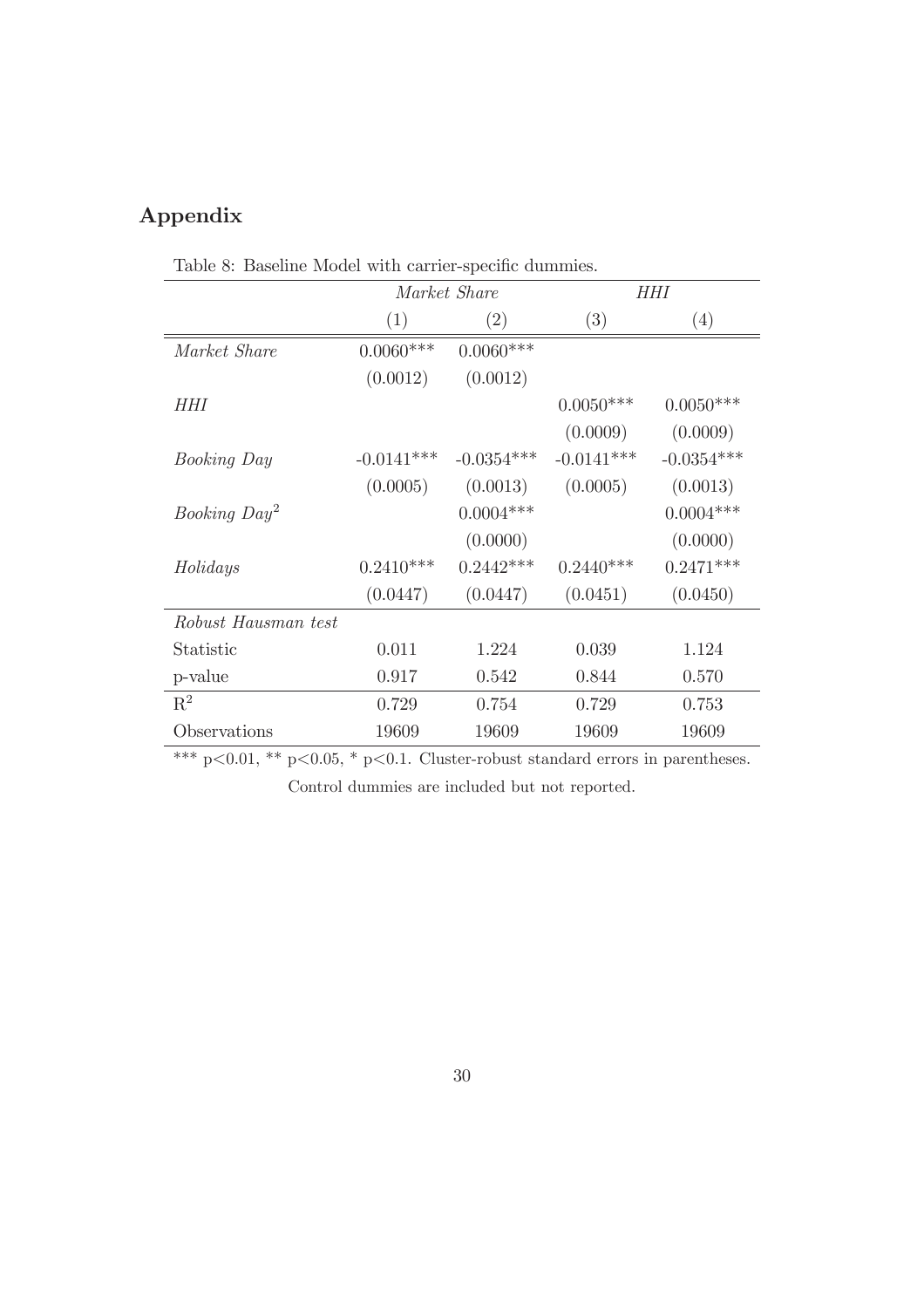|                          |              | Market Share | HHI          |              |
|--------------------------|--------------|--------------|--------------|--------------|
|                          | (1)          | (2)          | (3)          | (4)          |
| Market Share             | $0.0045***$  | $0.0046***$  |              |              |
|                          | (0.0013)     | (0.0013)     |              |              |
| <b>HHI</b>               |              |              | $0.0035***$  | $0.0039***$  |
|                          |              |              | (0.0010)     | (0.0010)     |
| <b>Booking Day</b>       | $-0.0167***$ | $-0.0375***$ | $-0.0172***$ | $-0.0375***$ |
|                          | (0.0008)     | (0.0015)     | (0.0013)     | (0.0016)     |
| Booking Day <sup>2</sup> |              | $0.0004***$  |              | $0.0004***$  |
|                          |              | (0.0000)     |              | (0.0000)     |
| Market Share*Booking Day | $0.0001***$  | $0.0001***$  |              |              |
|                          | (0.0000)     | (0.0000)     |              |              |
| HHI*Booking Day          |              |              | $0.0001$ *** | $0.0000$ *** |
|                          |              |              | (0.0000)     | (0.0000)     |
| Holidays                 | $0.2416***$  | $0.2447***$  | $0.2451***$  | $0.2479***$  |
|                          | (0.0446)     | (0.0447)     | (0.0450)     | (0.0450)     |
| Robust Hausman test      |              |              |              |              |
| Statistic                | 0.022        | 1.408        | 0.285        | 1.318        |
| p-value                  | 0.989        | 0.704        | 0.867        | 0.725        |
| $\mathbf{R}^2$           | 0.753        | 0.755        | 0.730        | 0.754        |
| Observations             | 19609        | 19609        | 19609        | 19609        |

Table 9: Extended Model I with carrier-specific dummies.

\*\*\* p<0.01, \*\* p<0.05, \* p<0.1. Cluster-robust standard errors in parentheses. Control dummies are included but not reported.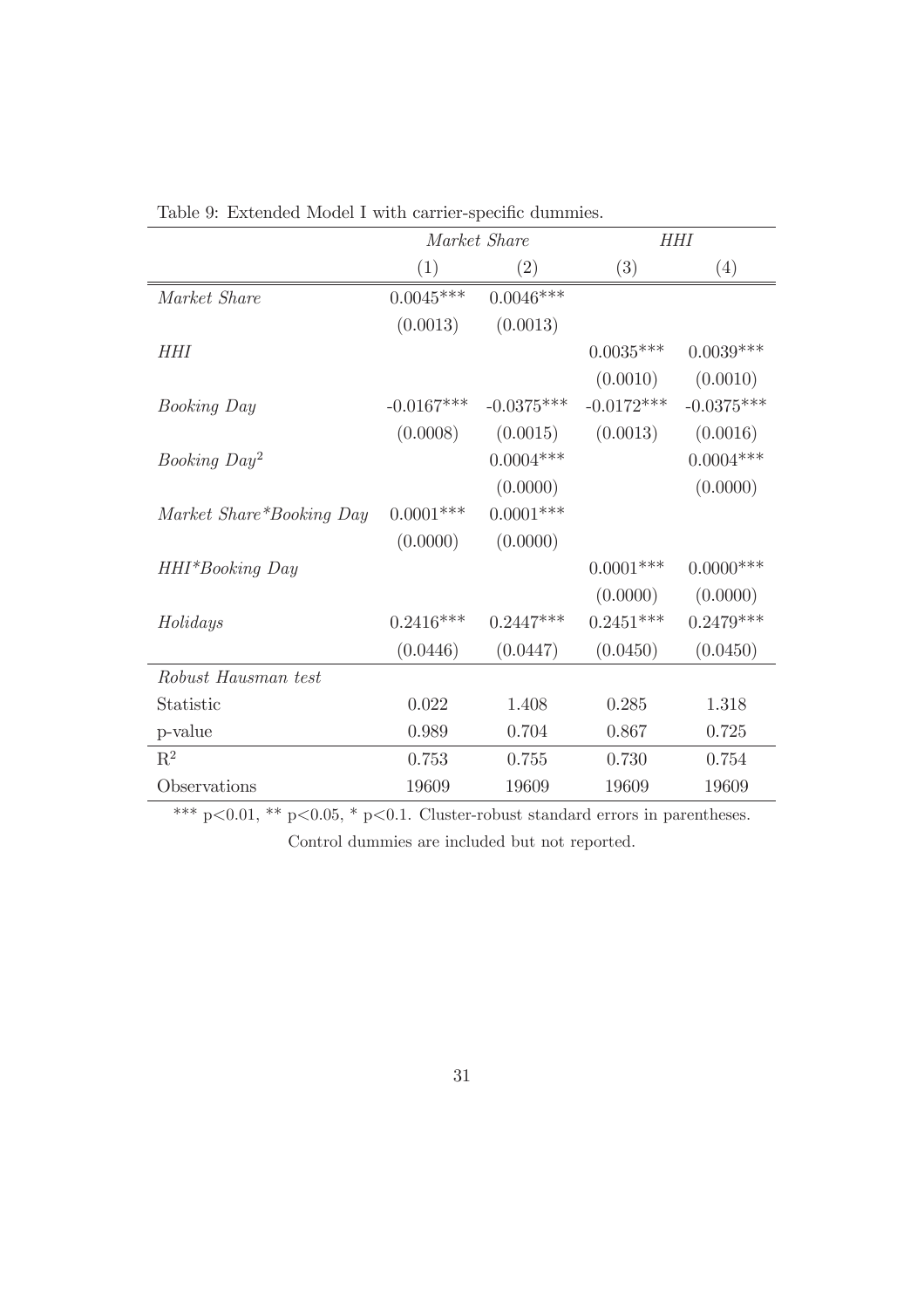|                                      | Market Share |                   | <b>HHI</b>   |              |
|--------------------------------------|--------------|-------------------|--------------|--------------|
|                                      | (1)          | $\left( 2\right)$ | (3)          | (4)          |
| Market Share                         | $0.0068***$  | $0.0069***$       |              |              |
|                                      | (0.0013)     | (0.0013)          |              |              |
| HHI                                  |              |                   | $0.0079***$  | $0.0080***$  |
|                                      |              |                   | (0.0013)     | (0.0012)     |
| <b>Booking Day</b>                   | $-0.0136***$ | $-0.0330***$      | $-0.0135***$ | $-0.0331***$ |
|                                      | (0.0005)     | (0.0014)          | (0.0005)     | (0.0014)     |
| Booking $Day^2$                      |              | $0.0004***$       |              | $0.0004***$  |
|                                      |              | (0.0000)          |              | (0.0000)     |
| Holidays                             | $0.1851***$  | $0.1898***$       | $0.2004***$  | $0.2055***$  |
|                                      | (0.0597)     | (0.0599)          | (0.0623)     | (0.0623)     |
| LCC                                  | $-0.2486***$ | $-0.2466$ ***     | $-0.4285***$ | $-0.4290***$ |
|                                      | (0.0555)     | (0.0555)          | (0.0374)     | (0.0374)     |
| Test of weak-instruments             |              |                   |              |              |
| Kleibergen-Paap rk Statistic         | 114.872      | 114.892           | 360.793      | 360.755      |
| Stock and Yogo critical value        | 19.93        | 19.93             | 19.93        | 19.93        |
| Test of overidentifying restrictions |              |                   |              |              |
| Hansen J Statistic                   | 0.060        | 0.050             | 0.045        | 0.036        |
| Hansen J p-value                     | 0.807        | 0.823             | 0.833        | 0.850        |
| Test of endogeneity                  |              |                   |              |              |
| C Test Statistic                     | 0.049        | 0.025             | 2.758        | 2.714        |
| C Test p-value                       | 0.825        | 0.875             | 0.097        | 0.100        |
| $\mathbf{R}^2$                       | 0.708        | 0.728             | 0.697        | 0.717        |
| Observations                         | 16478        | 16478             | 16478        | 16478        |

Table 10: Baseline Model. GMM estimator.

\*\*\* p<0.01, \*\* p<0.05, \* p<0.1. Cluster-robust standard errors in parentheses.

Control dummies are included but not reported.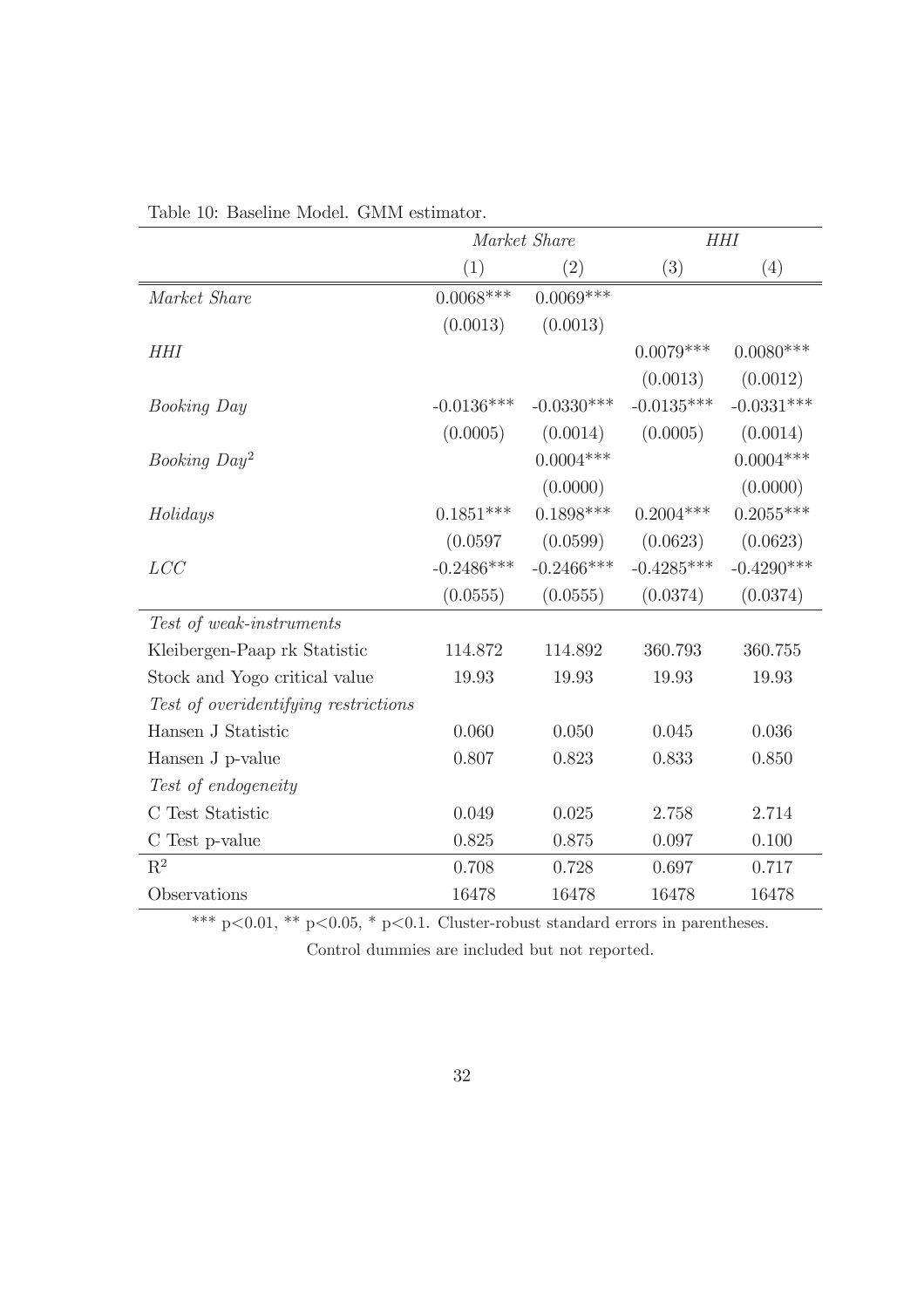|                                      | Market Share |              | <b>HHI</b>   |              |
|--------------------------------------|--------------|--------------|--------------|--------------|
|                                      | (1)          | (2)          | (3)          | (4)          |
| Market Share                         | $0.0049***$  | $0.0051***$  |              |              |
|                                      | (0.0014)     | (0.0014)     |              |              |
| <b>HHI</b>                           |              |              | $0.0054***$  | $0.0055***$  |
|                                      |              |              | (0.0014)     | (0.0014)     |
| <b>Booking Day</b>                   | $-0.0163***$ | $-0.0355***$ | $-0.0166***$ | $-0.0360***$ |
|                                      | (0.0011)     | (0.0016)     | (0.0015)     | (0.0018)     |
| Booking Day <sup>2</sup>             |              | $0.0004***$  |              | $0.0004***$  |
|                                      |              | (0.0000)     |              | (0.0000)     |
| Market Share*Booking Day             | $0.0001$ *** | $0.0001***$  |              |              |
|                                      | (0.0000)     | (0.0000)     |              |              |
| HHI*Booking Day                      |              |              | $0.0001**$   | $0.0001$ *** |
|                                      |              |              | (0.0000)     | (0.0000)     |
| Holidays                             | $0.1848***$  | $0.1886***$  | $0.2068***$  | $0.2112***$  |
|                                      | (0.0421)     | (0.0420)     | (0.0443)     | (0.0443)     |
| LCC                                  | $-0.2685***$ | $-0.2659***$ | $-0.4425***$ | $-0.4436***$ |
|                                      | (0.0560)     | (0.0561)     | (0.0384)     | (0.0385)     |
| Test of weak-instruments             |              |              |              |              |
| Kleibergen-Paap rk Statistic         | 81.581       | 81.600       | 236.713      | 236.682      |
| Stock and Yogo critical value        | 13.43        | 13.43        | 13.43        | 13.43        |
| Test of overidentifying restrictions |              |              |              |              |
| Hansen J Statistic                   | 0.093        | 0.107        | 0.103        | 0.119        |
| Hansen J p-value                     | 0.760        | 0.743        | 0.748        | 0.730        |
| Test of endogeneity                  |              |              |              |              |
| C Test Statistic                     | 0.476        | 0.660        | 2.065        | 1.073        |
| C Test p-value                       | 0.788        | 0.719        | 0.356        | 0.585        |
| $\mathbf{R}^2$                       | 0.691        | 0.711        | 0.676        | 0.696        |
| Observations                         | 16478        | 16478        | 16478        | 16478        |

Table 11: Extended Model I. GMM estimator.

\*\*\* p<0.01, \*\* p<0.05, \* p<0.1. Cluster-robust standard errors in parentheses.

Control dummies are included but not reported.